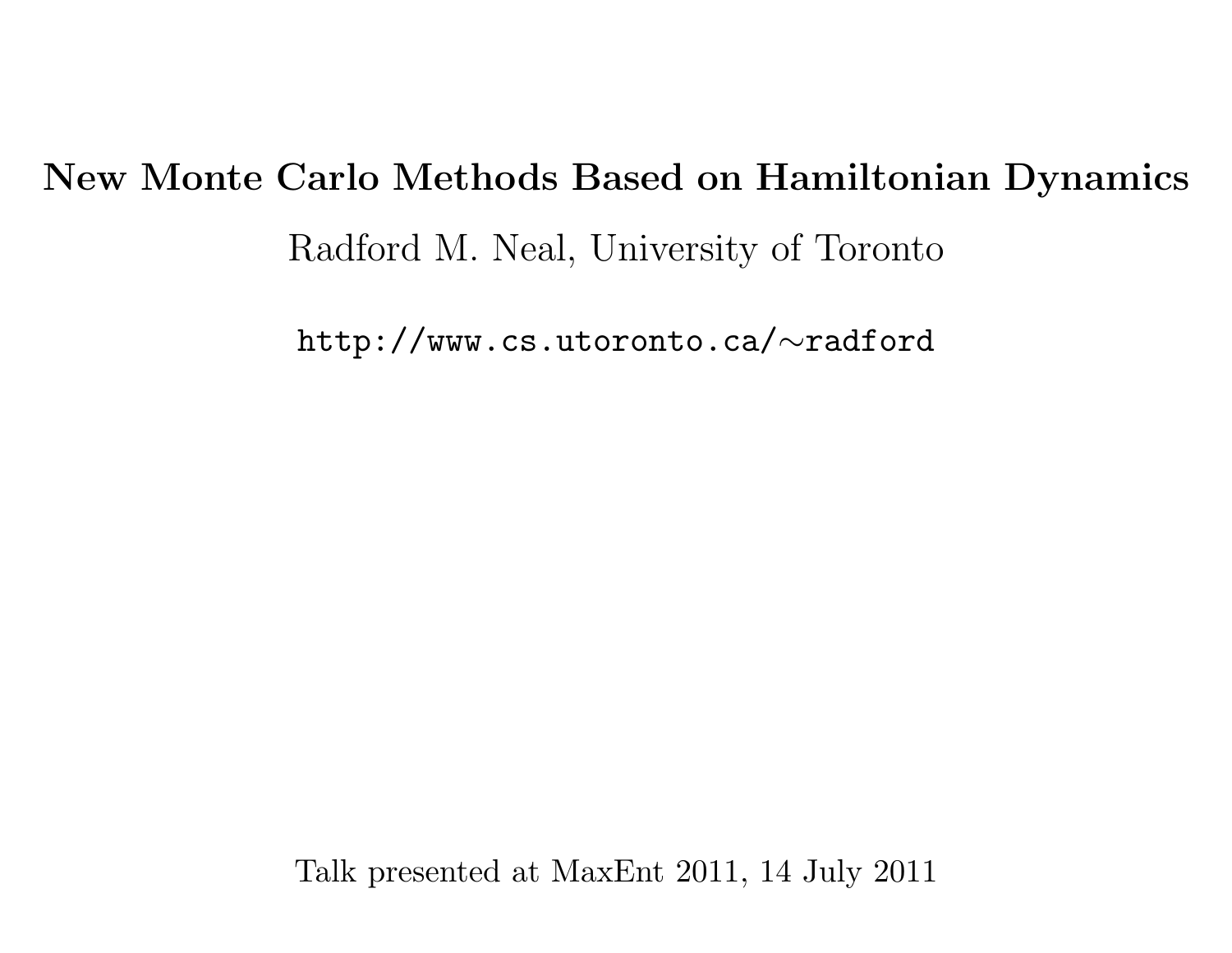Part I: The Hamiltonian Monte Carlo Method("Hybrid Monte Carlo", Duane, Kennedy, Pendleton, and Roweth, 1987)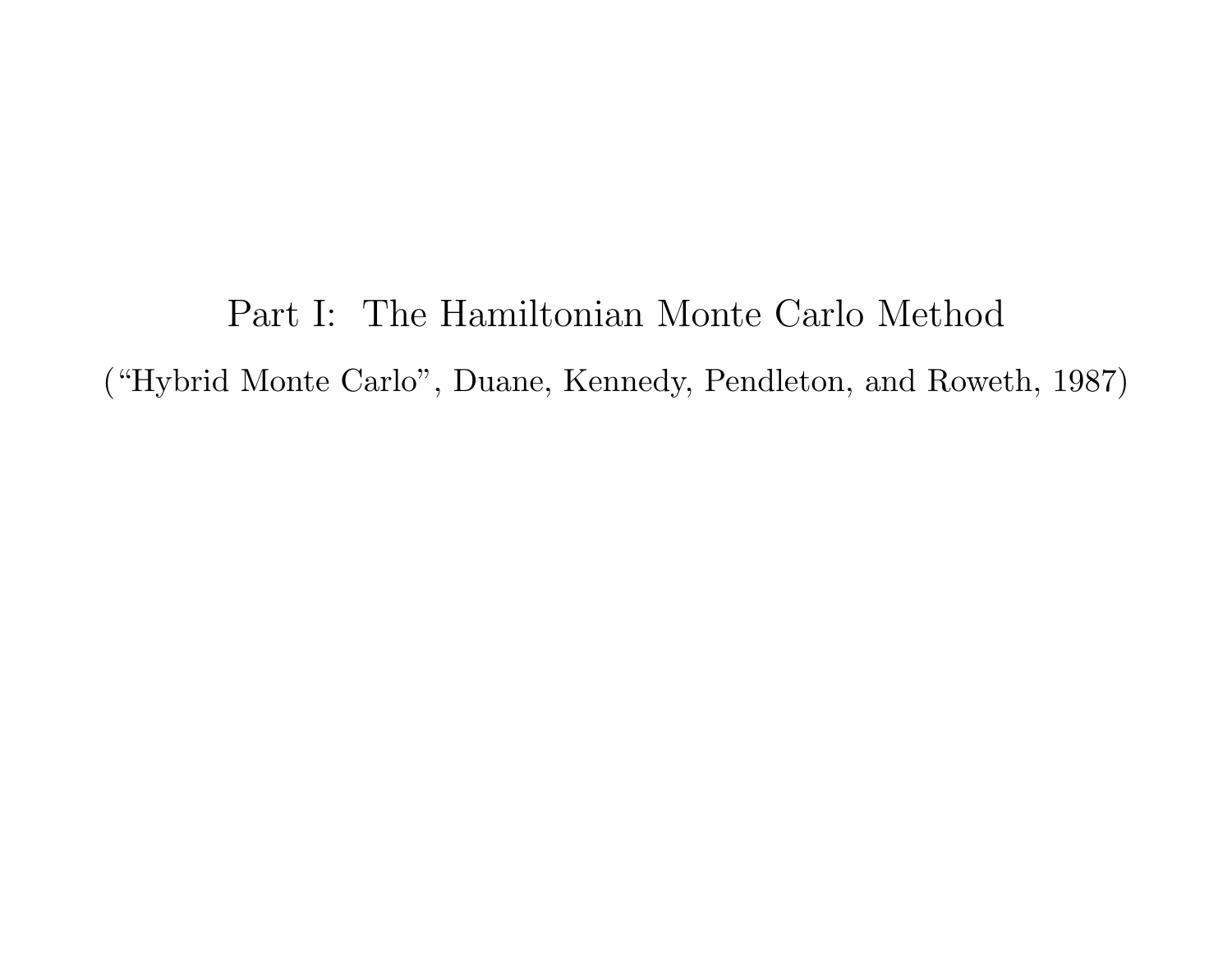### Sampling with Hamilitonian Dynamics

- 1. Let the distribution of interest have density  $\pi(q) = (1/Z) \exp(-\pi i \sqrt{q})$  $-U(q)),$ where  $U(q)$  is the "potential energy" at "position"  $q$ .
- 2. Introduce extra momentum variables,  $p$ , of the same dimension as  $q$ , and define a "kinetic energy",  $K(p)$ . Typically,  $K(p) = p^T p/2$ .
- 3. Define the "Hamiltonian" to be  $H(q, p) = U(q) + K(p)$ , and let the joint density of  $q$  and  $p$  be proportional to  $\exp(-H)$  $-H(q,p)).$ Note: q and p are independent, and the marginal density for q is  $\pi$ .
- 4. Repeatedly do the following:
	- Sample p from its density, which is  $N(0, I)$  when  $K(p) = p^T p/2$ .
	- Find a proposal  $(q^*, p^*)$  from  $(q, p)$  by simulating *Hamiltonian* dynamics for some amount of fictitious time.
	- Accept or reject  $(q^*, p^*)$  as the next state according to the usual Metropolis acceptance probability, min[1, exp( $-H(q^*,p^*)+H(q,p))].$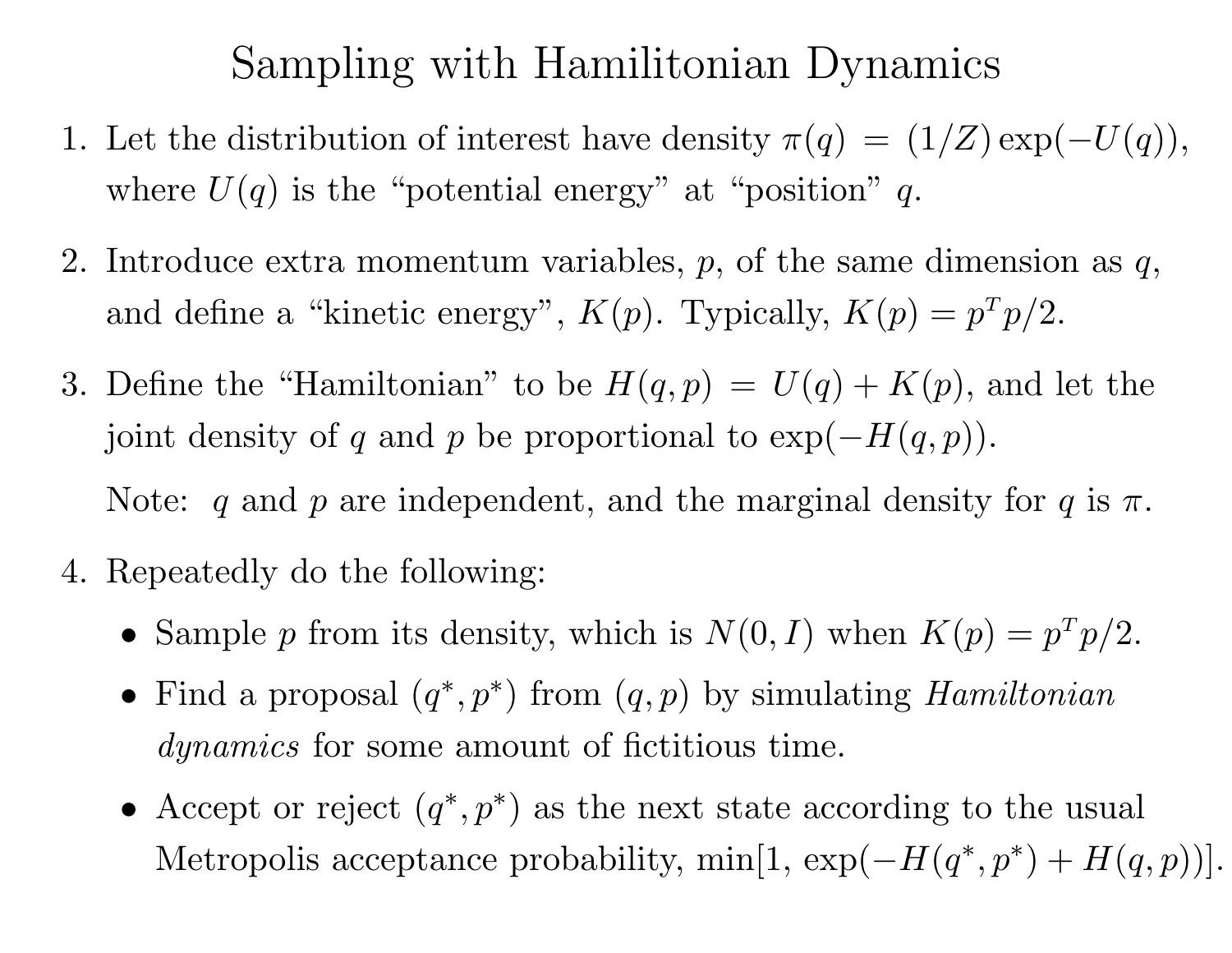#### Hamilton's Dynamical Equations

Hamiltonian dynamics is defined by the following differential equations for how the state  $(q, p)$  evolves with "time", t:

$$
\frac{dq_i}{dt} = \frac{\partial H}{\partial p_i}, \qquad \frac{dp_i}{dt} = -\frac{\partial H}{\partial q_i}
$$

When  $H(q, p) = U(q) + K(p)$  and  $K(p) = p^T p/2$ , we see that

$$
\frac{dq_i}{dt} = p_i, \qquad \frac{dp_i}{dt} = -\frac{\partial U}{\partial q_i}
$$

so the "position" variables get pushed by the "momentum" variables, which are themselves controlled by the gradient of the potential energy.

The mapping  $(q, p) \rightarrow (q^*, p^*)$  obtained by applying these dynamical equations for some time interval has two crucial properties:

- The mapping leaves H invariant:  $H(q^*, p^*) = H(q, p)$ .
- The mapping preserves volume in  $(q, p)$  space ie, the determinant of the Jacobian matrix for the transformation is one.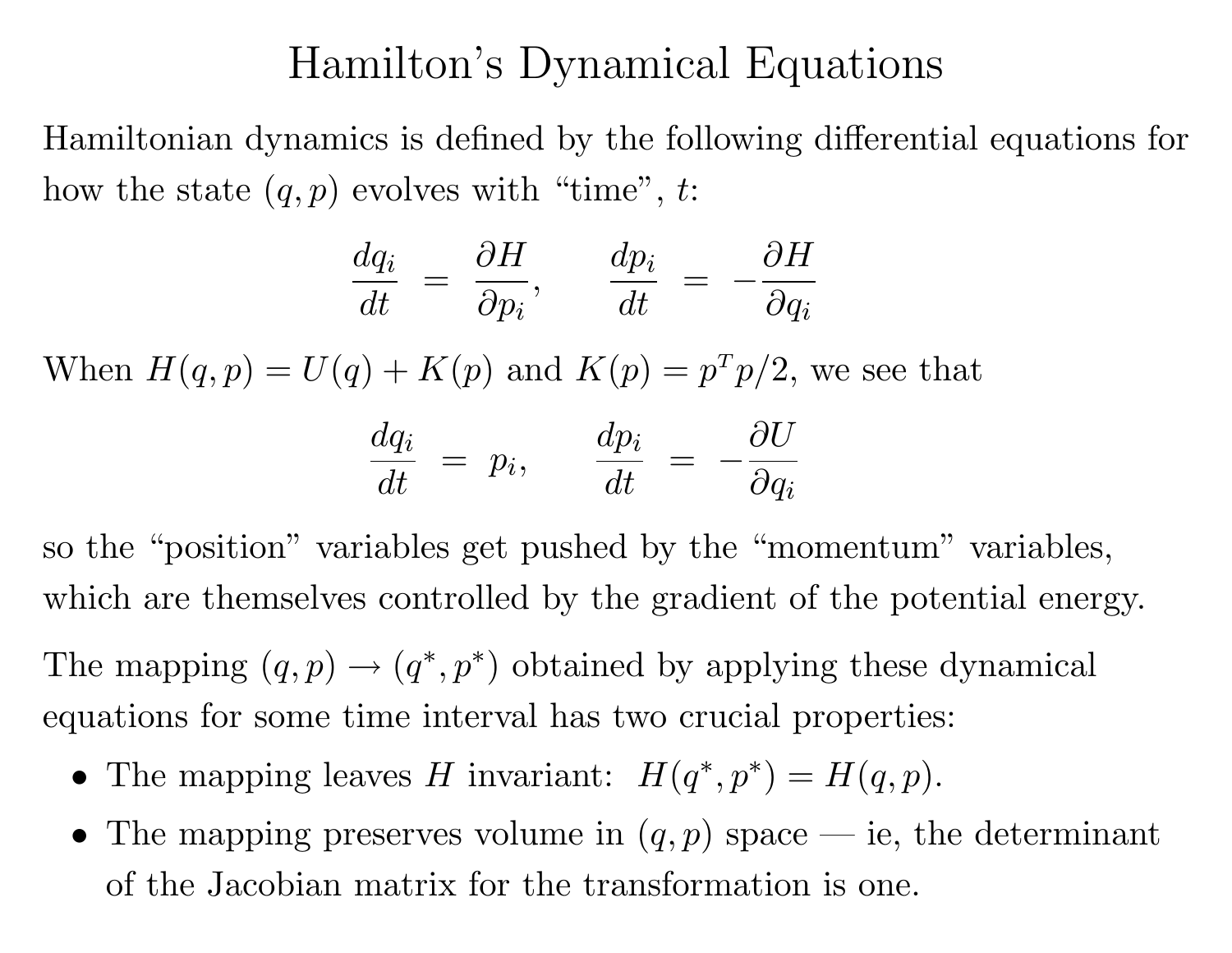#### The Leapfrog Discretization

These dynamical equations can seldom be solved exactly. We need toapproximate them using some stepsize,  $\varepsilon$ , for time. The "leapfrog" discretization is usually used:

$$
p_i(t + \varepsilon/2) = p_i(t) - (\varepsilon/2) \frac{\partial U}{\partial q_i}(q(t))
$$
  

$$
q_i(t + \varepsilon) = q_i(t) + \varepsilon p_i(t + \varepsilon/2)
$$
  

$$
p_i(t + \varepsilon) = p_i(t + \varepsilon/2) - (\varepsilon/2) \frac{\partial U}{\partial q_i}(q(t + \varepsilon))
$$

Although this approximation does not keep  $H$  constant, crucially, it does preserve volume exactly (apart from floating-point roundoff error).

The error in  $H$  is corrected by the Metropolis accept/reject decision, so the final result is exact despite the approximate dynamics. (Although <sup>i</sup> f $\varepsilon$  is too big, the error in H will be large, and acceptances will be rare.)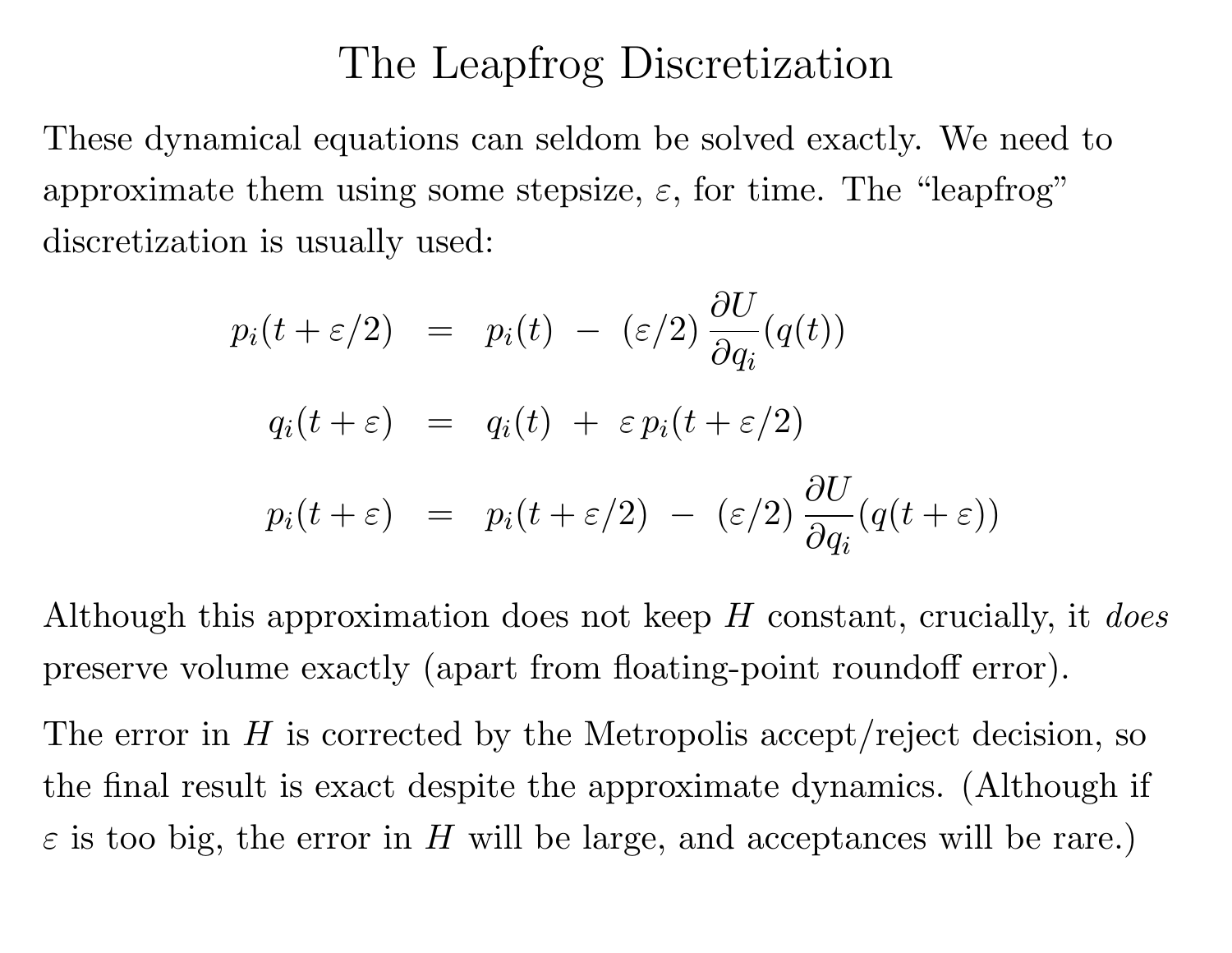#### HMC for <sup>a</sup> Bivariate Gaussian

Here is <sup>a</sup> trajectory that produces an HMC proposa<sup>l</sup> for <sup>a</sup> bivariateGaussian distribution, with means of 0, standard deviations of 1, andcorrelation 0.95. The trajectory is simulated with <sup>25</sup> leapfrog steps with $\varepsilon = 0.25$ , from initial state  $q = [ [1.50, -1.55]^T$  and  $p = [-$ − $1,1]^T$ :



The error in H at the end of the trajectory is  $+0.41$ , so the probability of accepting the end-point as the next state is exp( $0.41) = 0.66.$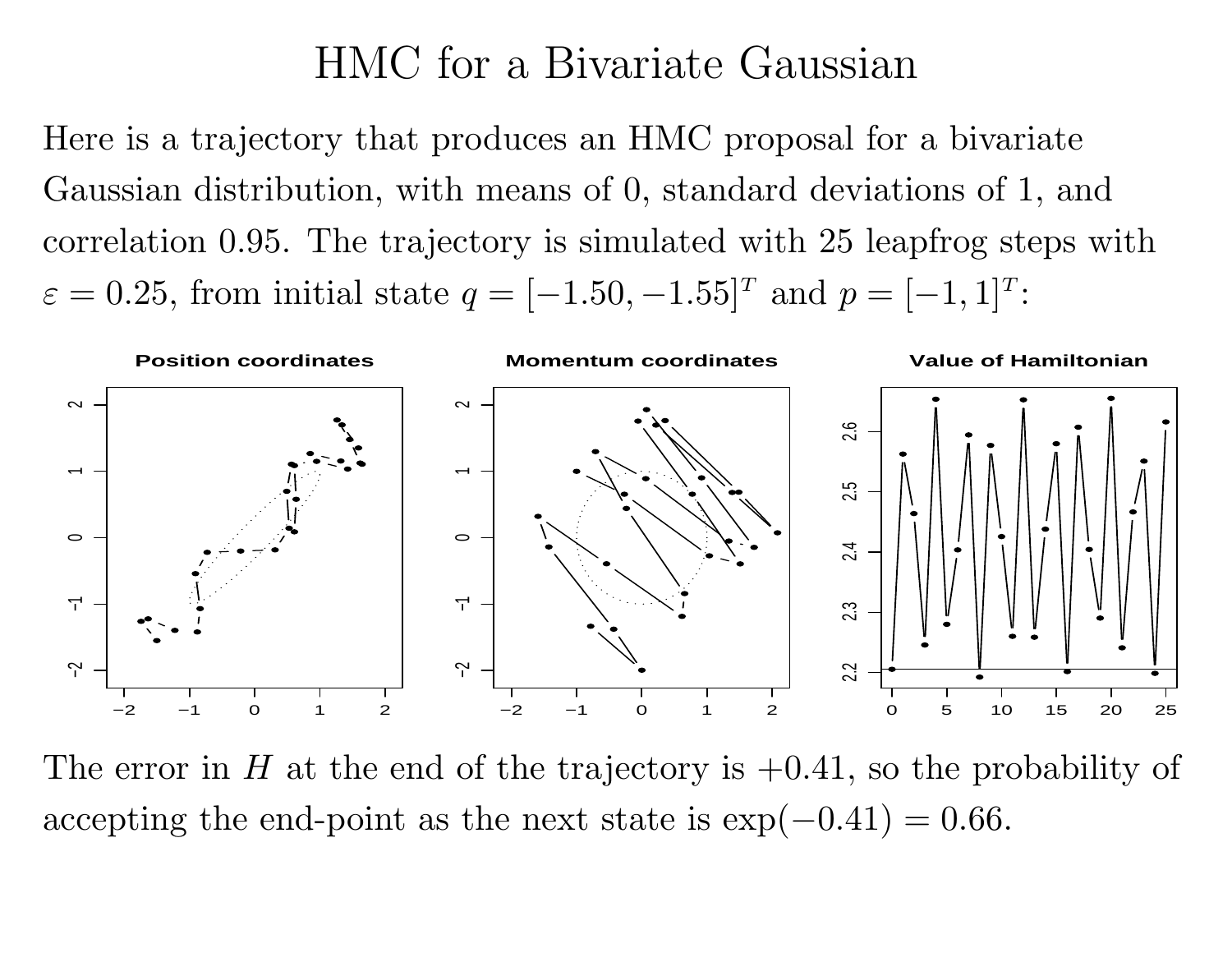Some Properties of Hamiltonian Monte Carlo

- The trajectory used to propose <sup>a</sup> new state proceeds systematicallyin one direction — until forced to turn when it reaches a low-density region — rather than in a random walk. Hence, with stepsize  $\epsilon$  a trajectory of  $L$  leapfrog steps will often move a distance  $\varepsilon L$ .
- The stepsize  $\varepsilon$  must be tuned to be small enough for the dynamics to be stable, and the error in  $H$  to be small, big enough for efficient movement.
- The number of leapfrog steps,  $L$ , must be tuned so that a trajectory (of duration  $\varepsilon L$  in fictitious time) leads to a nearly independent point.
- HMC is invariant to translation and rotation of the coordinate systemfor  $q$  (while the kinetic energy for  $p$  is kept fixed).

Arbitary invertible linear transformations for  $q$  (changing  $U(q)$ ) have no effect if the inverse transformation is applied to  $p$  (changing  $K(p)$ ).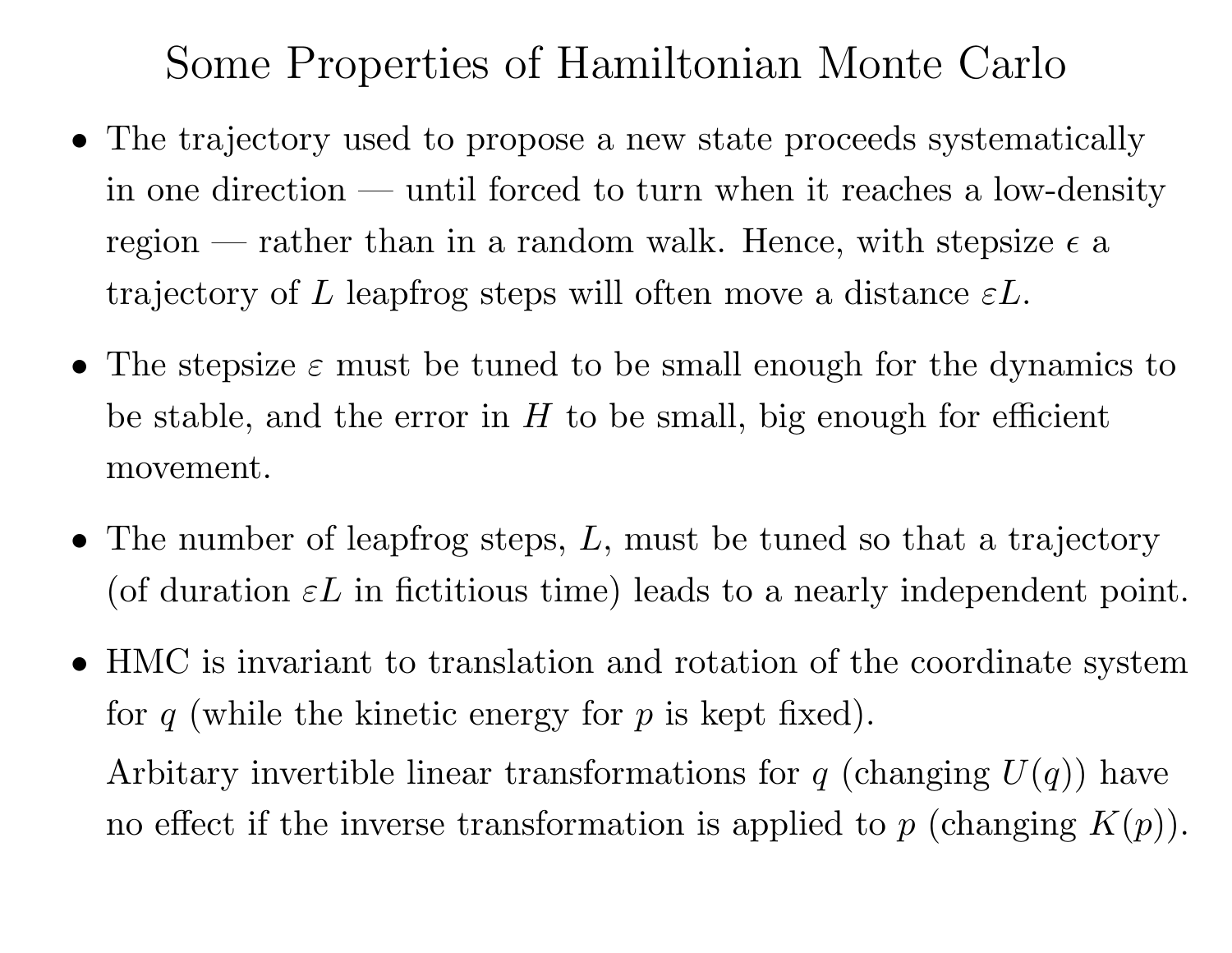### Scaling Characteristics of Hamiltonian Monte Carlo

If we increase the dimensionality,  $d$ , by adding independent replicas...

- The optimal HMC stepsize decreases as  $d^{-1}$  $\frac{1}{\sqrt{2}}$ 4.
- The optimal number of leapfrog steps in a trajectory increases as  $d^1$  $\frac{1}{2}$ 4(maintaining the length of the trajectory in fictitious time).
- The number of leapfrog steps needed to reach <sup>a</sup> nearly independent point grows as  $d^1$  $\frac{1}{\sqrt{2}}$ 4.

Compare this with random-walk Metropolis updates, where the optimal proposal standard deviation decreases as  $d^{-1}$  $\frac{1}{\sqrt{2}}$ <sup>2</sup>, and the number of updates needed to reach a nearly independent point grows as  $d.$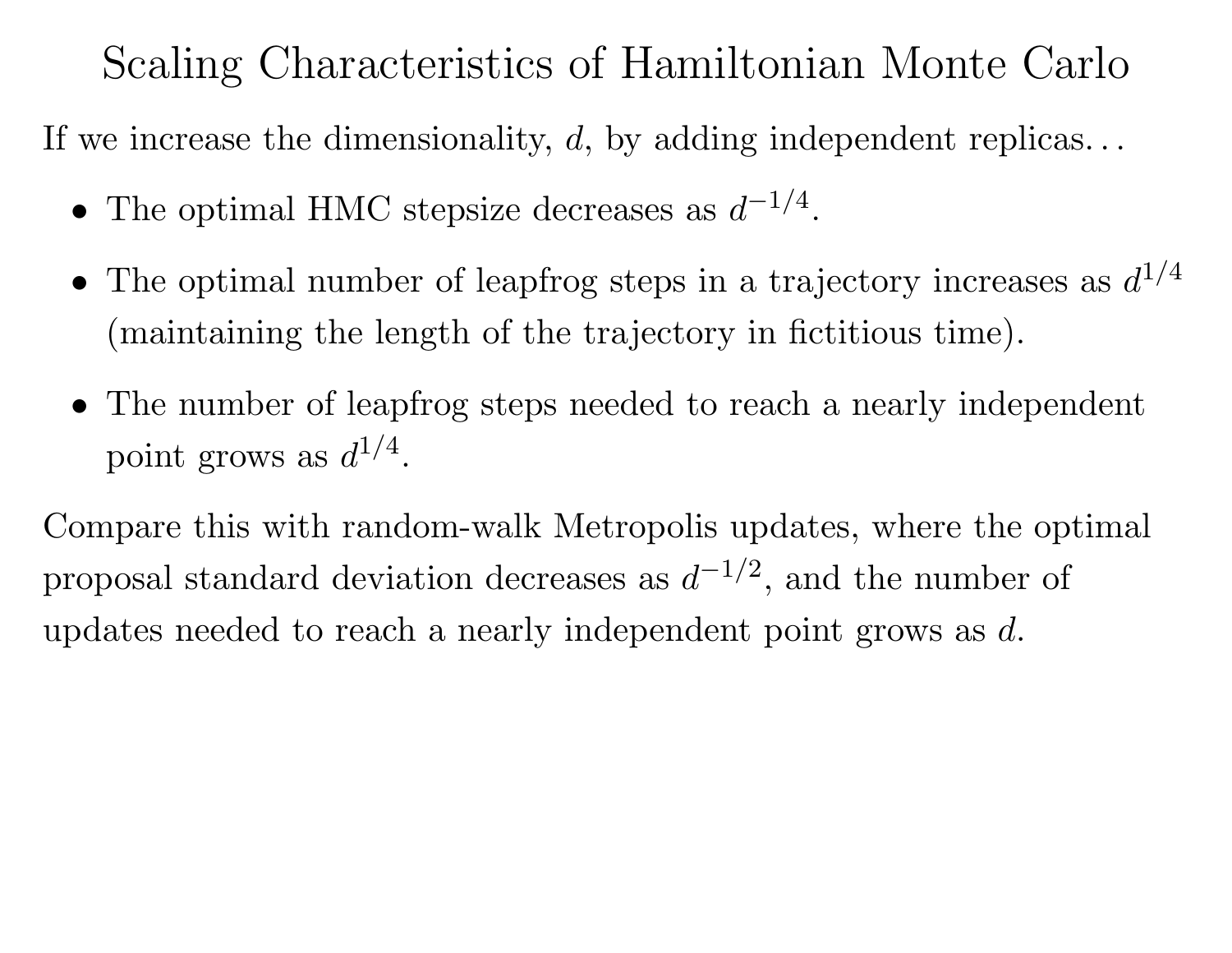#### Part II: Billiard Monte Carlo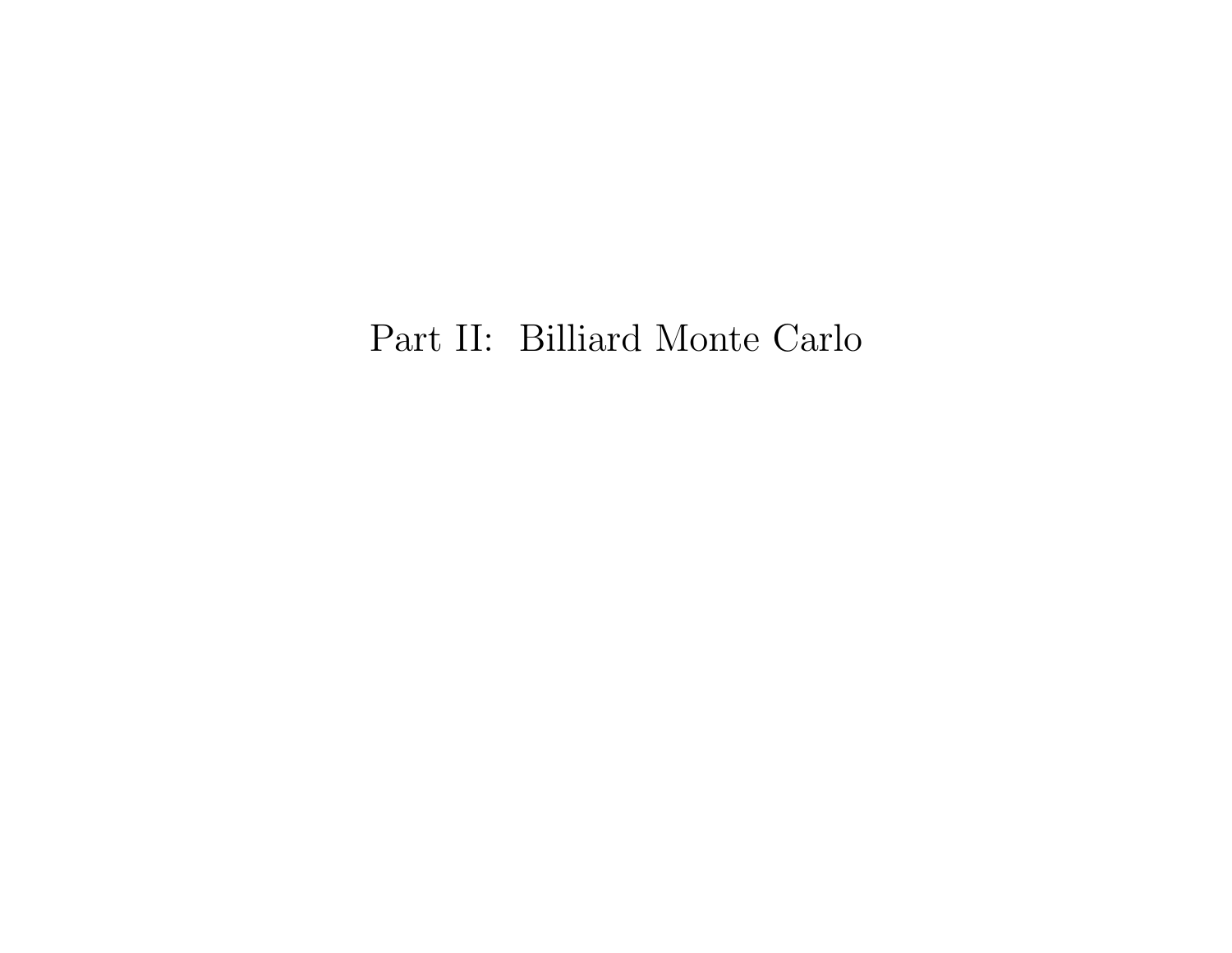#### HMC with Reflection off Boundaries

As <sup>a</sup> prelude to the new "billiard Monte Carlo" method, consider usingHMC when some  $q_i$  are constrained by  $q_i \geq \ell_i$  and/or by  $q_i \leq u_i$ . Can Hamiltonian dynamics be modified to handle this?

Yes. We just imagine that  $U(q)$  increases very rapidly over a short range as  $q_i$  starts to violate the constraint. The large value of  $\partial U/\partial q_i$  will reduce  $p_i$ , until it reaches zero and then changes sign, at which point  $q_i$ will move away from the boundary and  $p_i$  will increase with opposite sign. End result:  $q_i$  bounces off the boundary, and  $p_i$  is negated.

This process replaces the update for  $q_i$  in the leapfrog steps. If  $U(q)$  is constant within the boundaries, this bouncing off the walls is all thathappens — a special case of Hamiltonian dynamics called "billiards".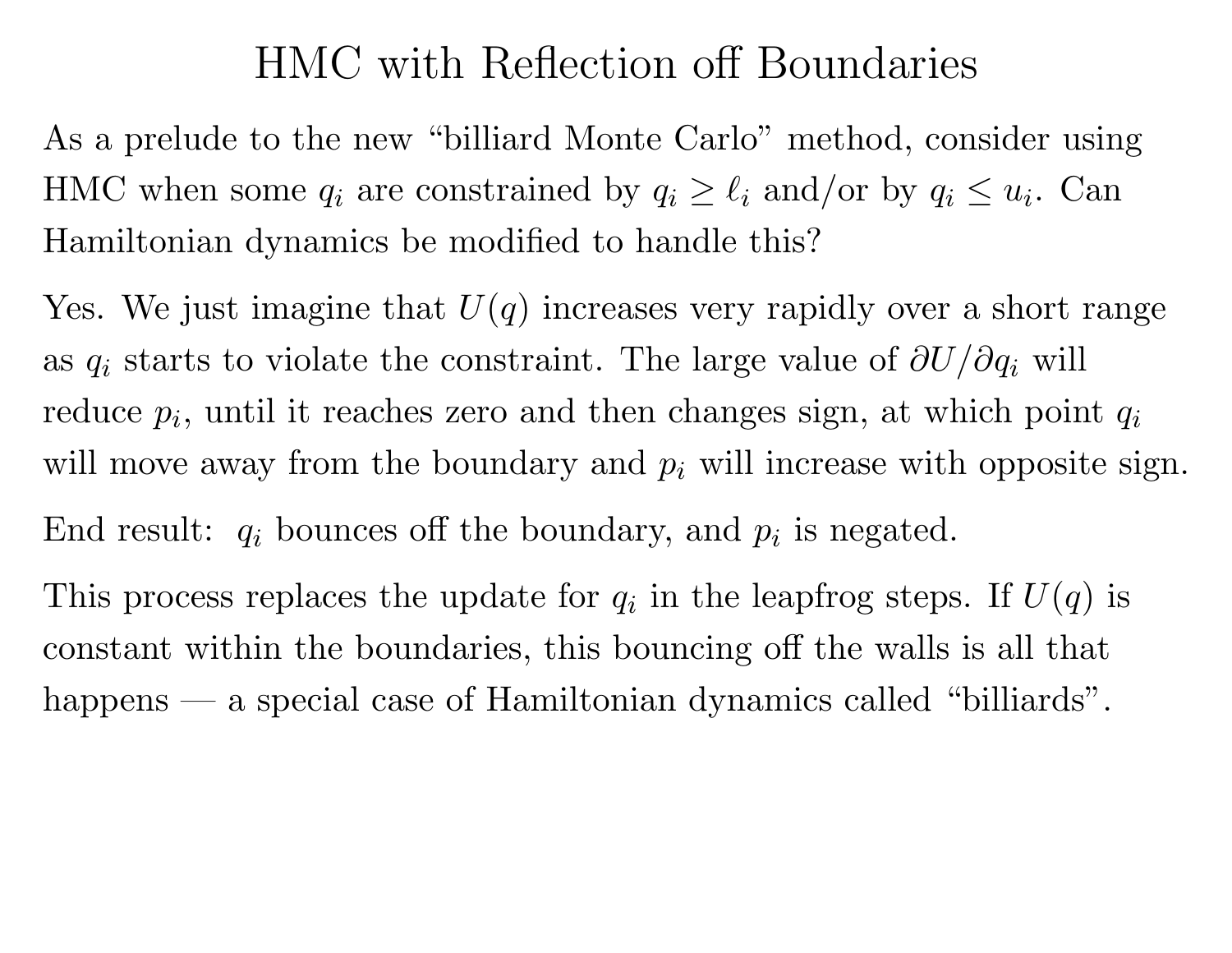### The Idea of Billiard Monte Carlo

<sup>A</sup> potential energy function that is constant where it is not infinite <sup>g</sup>ives <sup>a</sup>distribution of interest that is uniform over some bounded region. So <sup>i</sup> tseems that the special case of billiards will be useful only fairly rarely.

But when we are using Hamiltonian dynamics for sampling, we are free tochoose the *kinetic energy* however we wish!

We can choose <sup>a</sup> kinetic energy that is constant inside some region, producing a sort of "reverse billiards", in which  $p$  bounces off walls, while q flips to an opposite point of equal potential energy.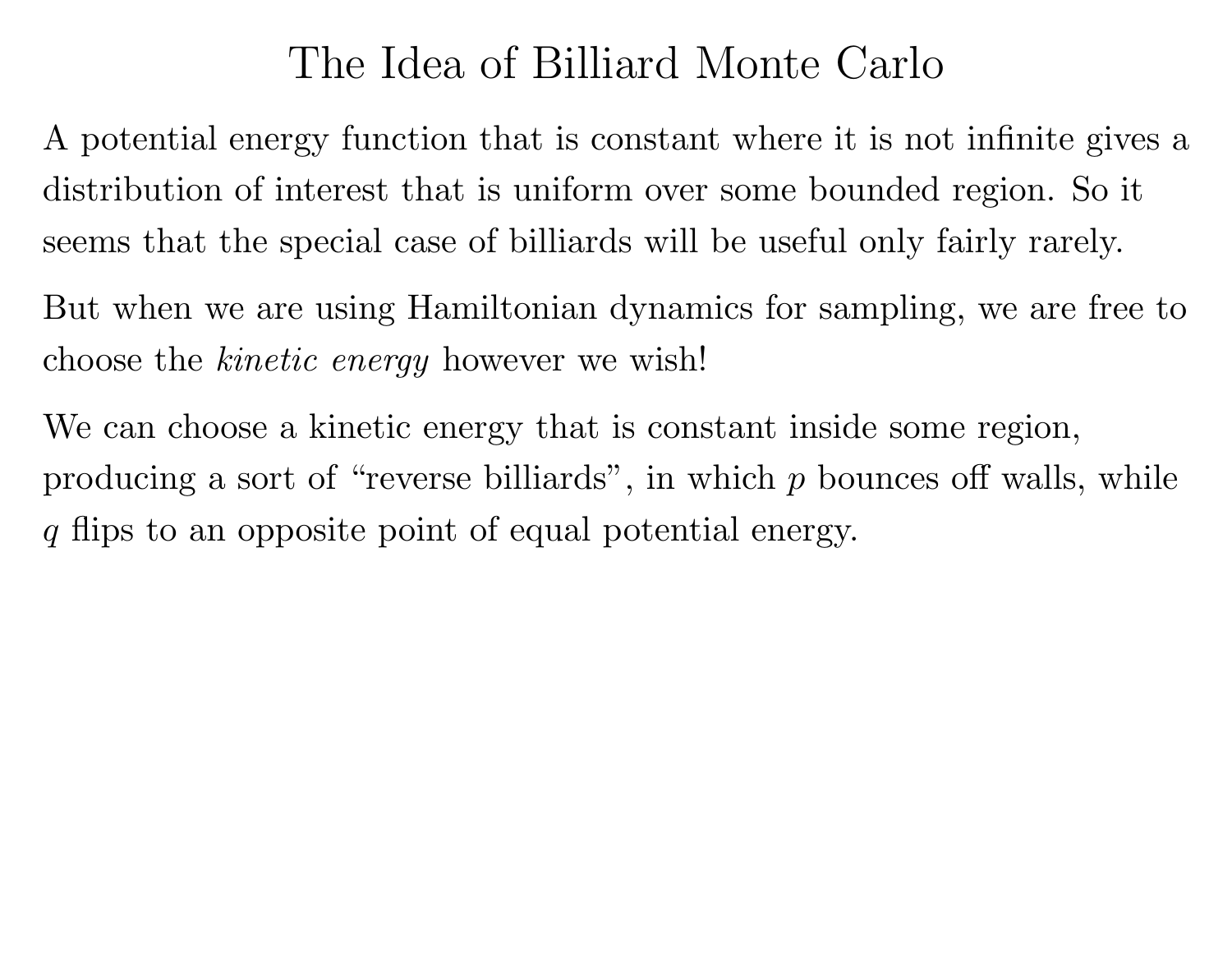#### Billiard Monte Carlo in One Dimension

Suppose that q is one-dimensional, with density  $\pi(q) \propto \exp(\frac{1}{n})$  $-U(q)).$ The momentum,  $p$ , is also one-dimensional. Let its kinetic energy be 0 for  $p \in [-1, +1]$  and  $\infty$  elsewhere, giving a uniform distribution over [- $1, +1].$ 

Here is an example contour plot of  $H(q, p) = U(q) + K(p)$ , along with a trajectory following Hamiltonian dynamics:



The speed along the left part of the trajectory is higher than along theright part, because  $|U'(1.5)|$  is greater than  $|U'(3.5)|$ . Movement from  $q = 1.5$  to  $q = 3.5$  (and back) is instantaneous, since  $|K'(\pm 1)| = \infty$ .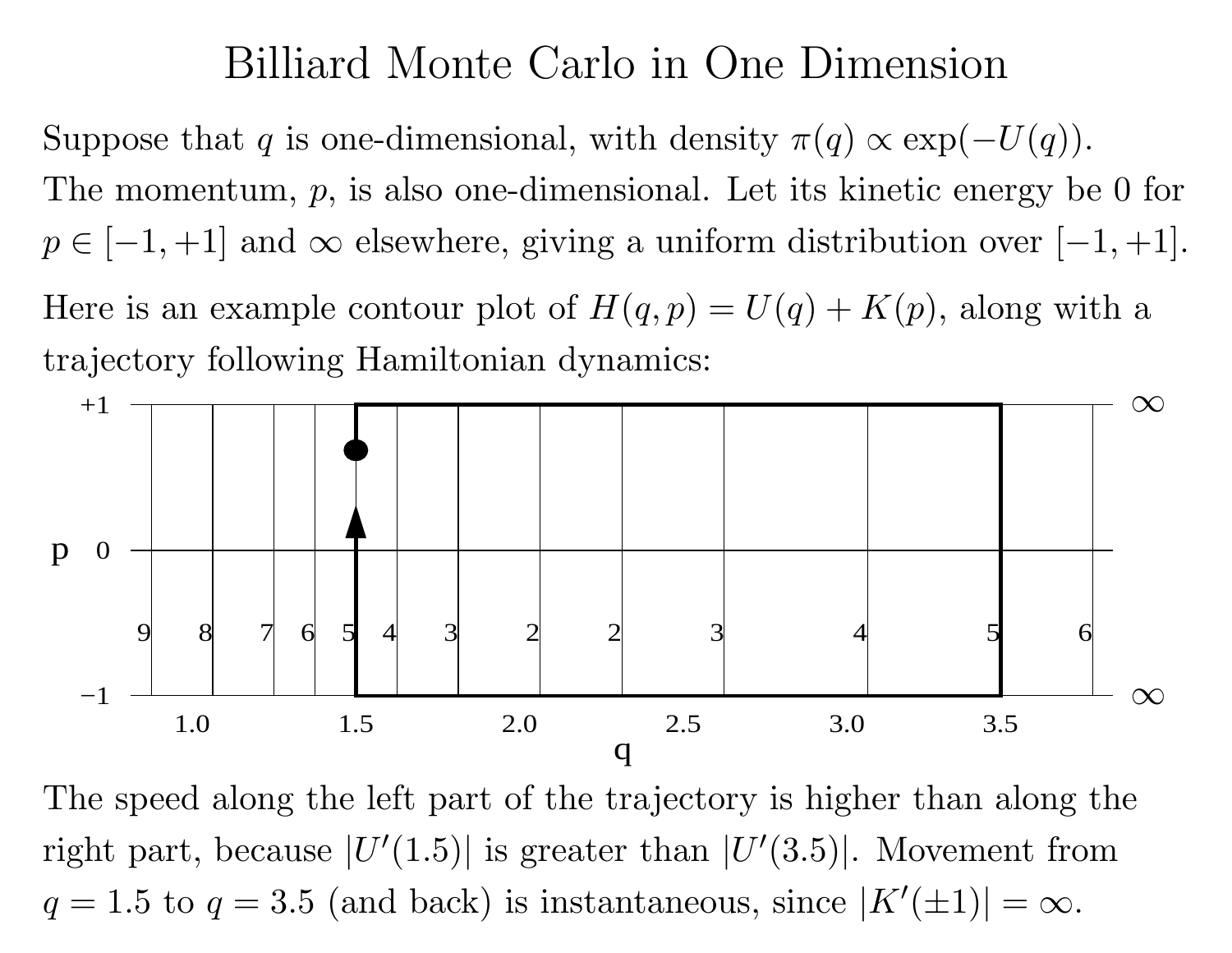#### Simulating Trajectories by Solving Equations (1D Case)

We can compute a trajectory of duration  $D$  starting at  $(q_0, p_0)$  as follows:

- 1) Set  $t \leftarrow 0, p \leftarrow p_0, q \leftarrow q_0$ .
- 2) Set  $v \leftarrow -U'$  $(q).$
- 3) Find the time,  $\delta$ , until p reaches  $\pm 1$  as it moves with velocity v. If  $t + \delta \le D$ , set  $p \leftarrow p + (D-t)v$  and exit.
- 4) Otherwise, set  $t \leftarrow t + \delta$ , set  $p \leftarrow p + \delta v$  (p will be  $\pm 1$ ), solve the equation  $U(q^*)=U(q)$  for  $q^*\neq$  Return to step (2).  $\ast \neq q$ , and set  $q \leftarrow q^*$ .

Solving the equation in step (4) is the crucial part of the computation. The simulated trajectory will be exact if this equation is solved exactly. This can done reasonably efficiently, to machine precision, using <sup>a</sup>superlinearly-convergent method such as Newton-Raphson iteration. There is then no need for an accept/reject test.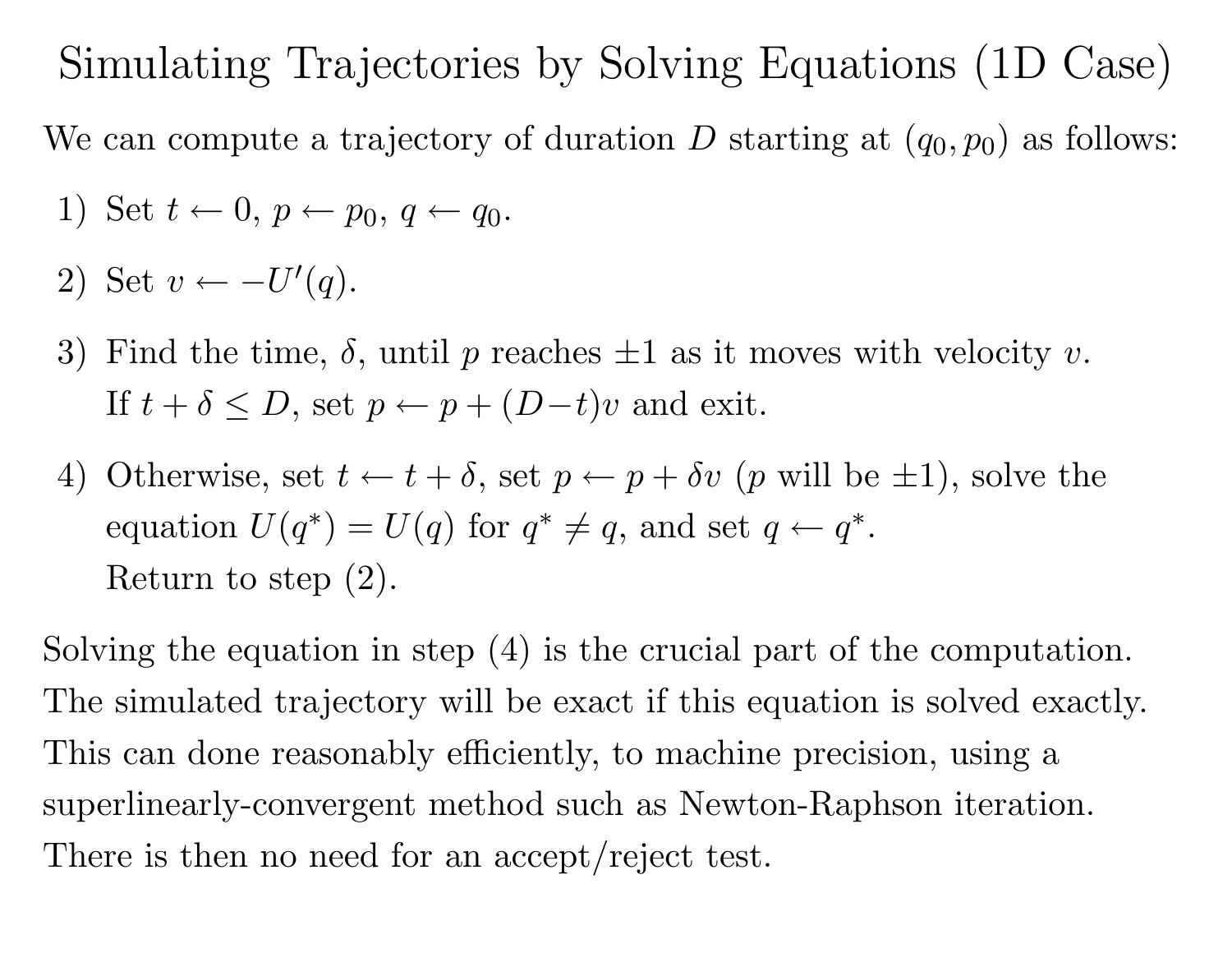### BMC with Momentum Uniform Over <sup>a</sup> Hypersphere

When the dimension of  $p$  is more than one, there are many possible choices for the region in which  $K(p)$  is zero (with  $K(p) = \infty$  elsewhere). One natural choice is a hypersphere of radius 1 centred at  $p = 0$ .

With this choice, a trajectory of duration  $D$  starting at  $(q_0, p_0)$  is computed as follows:

1) Set 
$$
t \leftarrow 0
$$
,  $p \leftarrow p_0$ ,  $q \leftarrow q_0$ .

- 2) Set  $v \leftarrow -\nabla U(q)$ .
- 3) Find the time,  $\delta$ , until p intersects the surface of the hypersphere, as it moves with velocity v. If  $t + \delta \leq D$ , set  $p \leftarrow p + (D-t)v$  and exit.
- 4) Otherwise, set  $t \leftarrow t + \delta$ , set  $p \leftarrow p + \delta v$ , solve the equation  $U(q+px) = U(q)$  for scalar  $x > 0$ , and set  $q \leftarrow q + px$ . Return to step (2).

Note: In step  $(4)$ , the new  $p$  will be on the surface of the hypersphere, and will also be normal to the surface. So it gives the direction for  $q$  to move.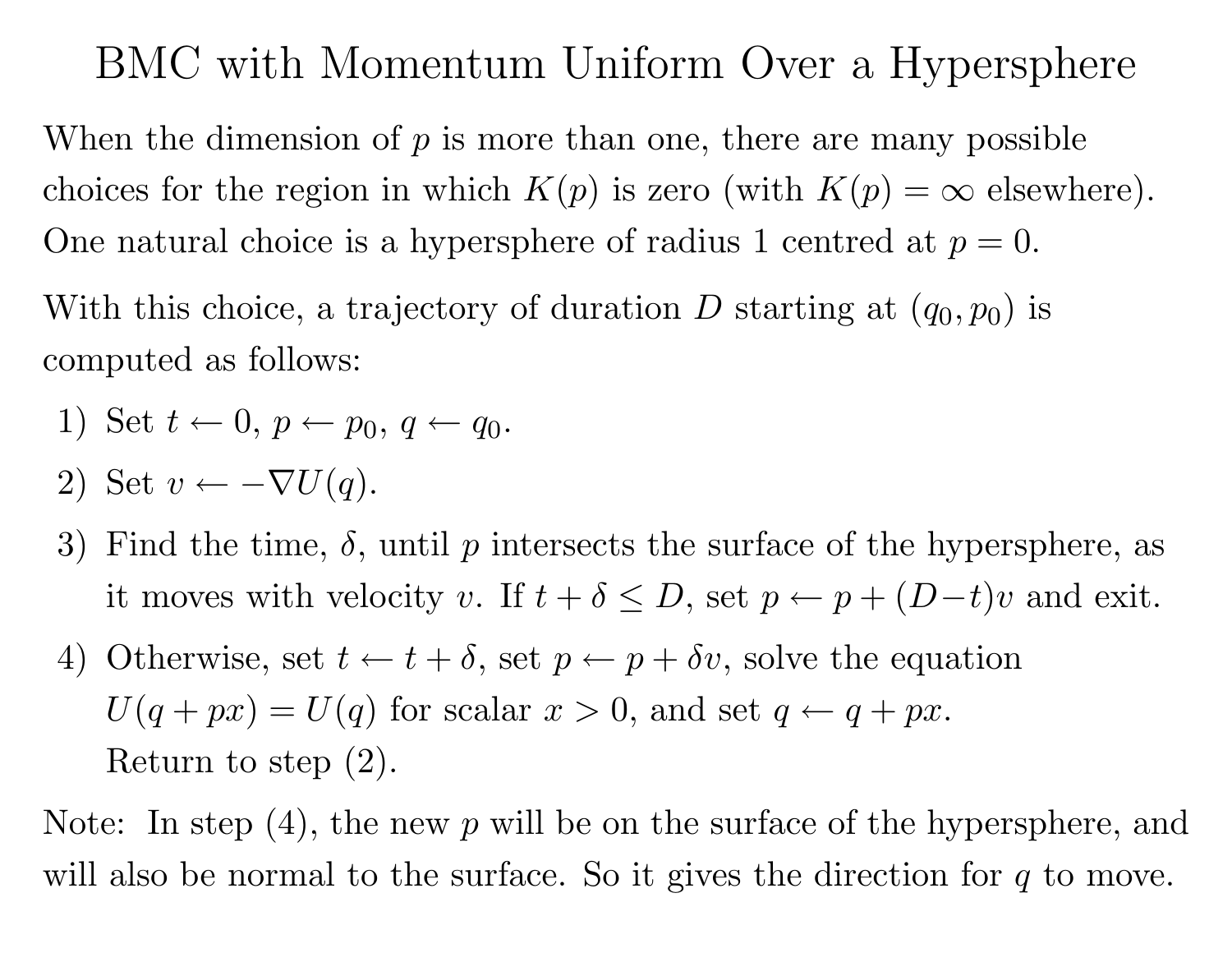### Hypersphere BMC for <sup>a</sup> Bivariate Gaussian



Example of <sup>a</sup> hypersphereBMC trajectory sampling<sup>a</sup> bivariate Gaussian withvariances of <sup>1</sup> and correlation 0.95.

The top <sup>p</sup>lots show the $paths of q and$ <sup>p</sup>. Thebottom plots show how  $q$ and  $p$  vary with fictitious  $\text{time},\,t.$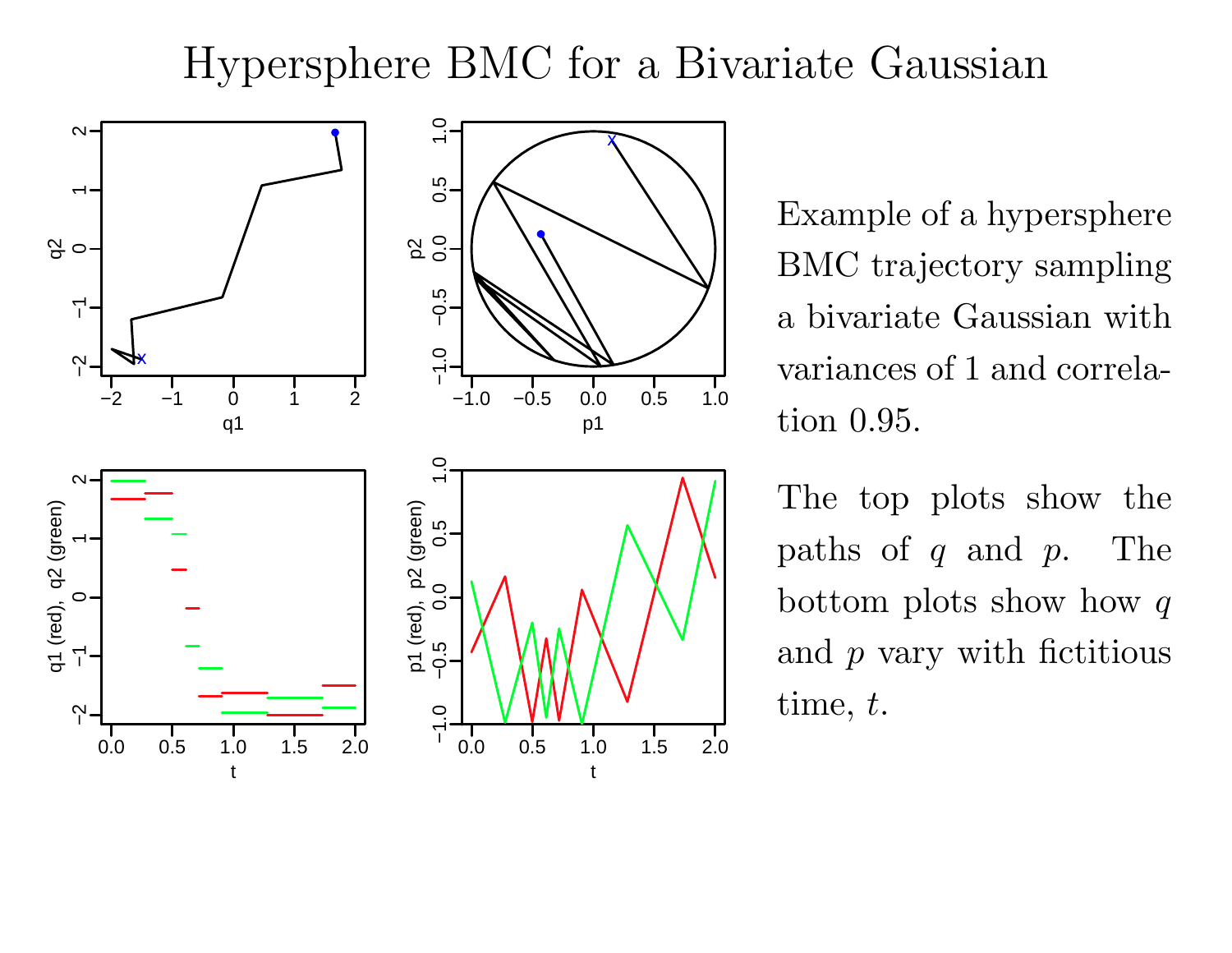## Moving to Different Potential Energy Contours

<sup>A</sup> BMC trajectory stays on one contour of the potential energy (ie, at <sup>a</sup>fixed value of the log density for  $q$ ). Clearly, we need to move between contours to properly sample the distribution.

We can do this by alternating BMC updates with any update that can change the potential energy, such as <sup>a</sup> simple random-walk Metropolisupdate. We hope that the BMC updates will be able to quickly move todistant points, while the other updates take care of moving between valuesfor the density.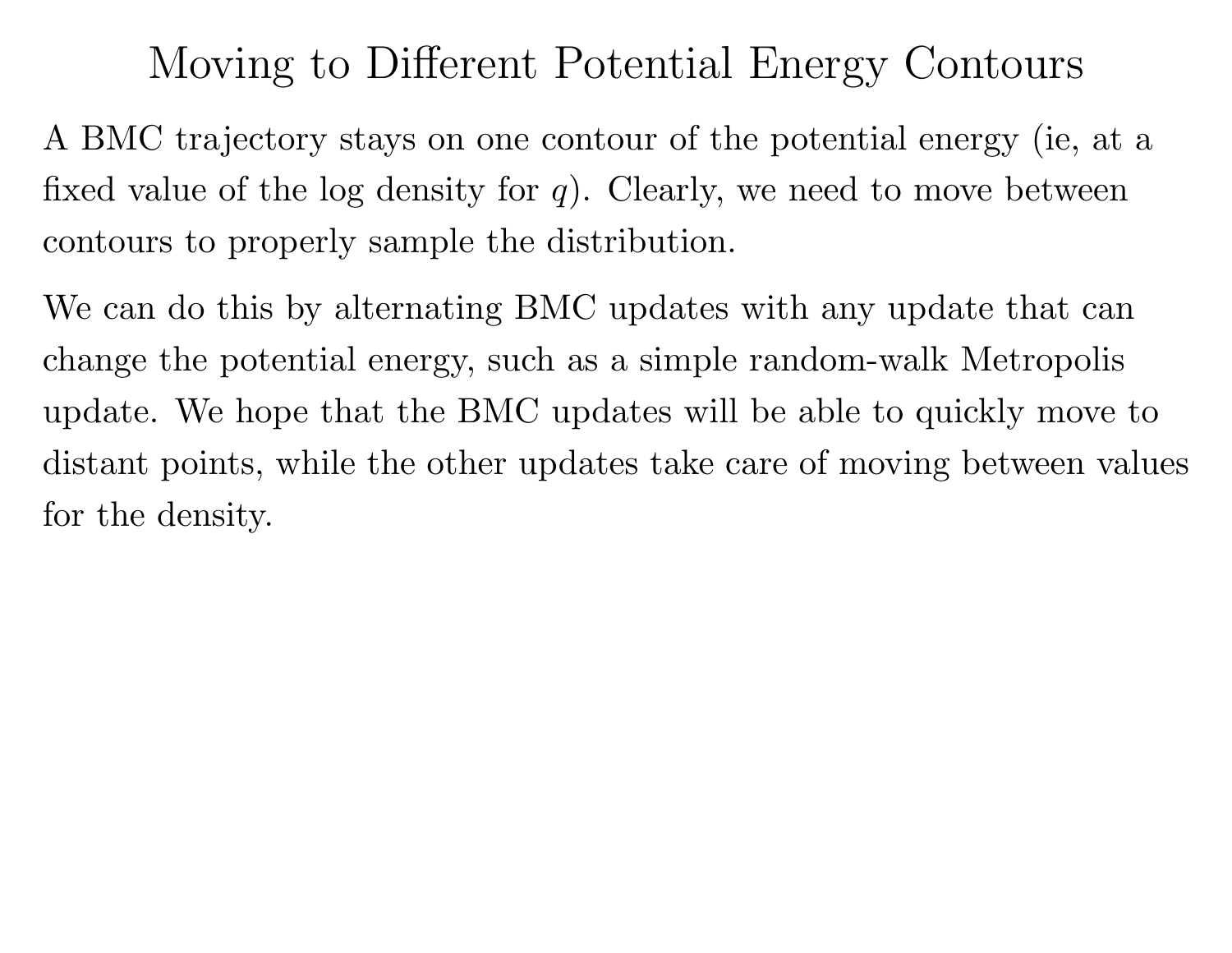Fixing the Trajectory Length by Number of Bounces

It can be difficult to guess how long <sup>a</sup> trajectory should be in fictitioustime. It seems better to fix the number of bounces, which determines theamount of computation time.

Here's how to do this validly, for a trajectory with  $K$  bounces:

- Pick *B* uniformly from  $\{0, \ldots, K\}.$
- Simulate backwards in time from the start point until just before bounce  $B + 1$ .
- Simulate forwards in time from the start point until just before bounce  $K-B+1$ .
- Pick <sup>a</sup> point from the whole simulated trajectory uniformly withrespect to time.

This is analogous to the "windowed" variant of HMC; more elaborateversions can reduce the probability of <sup>p</sup>icking <sup>a</sup> point close to the start.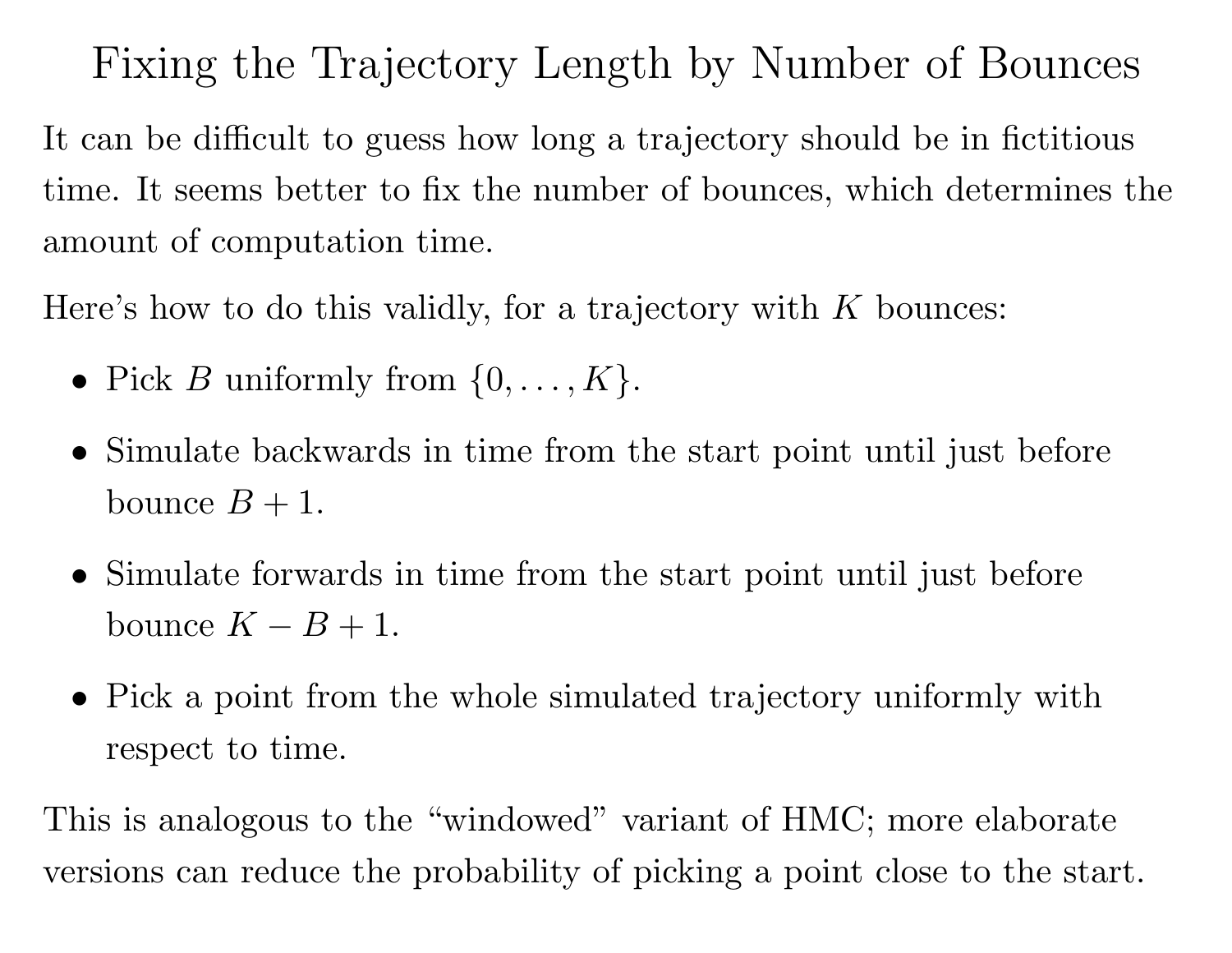## Properties of Hypersphere BMC

- Hypersphere BMC is invariant to translation and rotation of the  $\>$  coordinates for  $q$ .
- If the trajectory length is determined by the number of bounces, hypersphere BMC is invariant to equa<sup>l</sup> scaling of the coordinates for<sup>q</sup>. There is therefore no "stepsize" parameter to tune, as in HMC orrandom-walk Metropolis.
- The time for <sup>a</sup> trajectory (or number of bounces) should be tuned so that <sup>a</sup> trajectory leads to <sup>a</sup> distant point.
- The number of bounces needed to reach <sup>a</sup> distant point withhypersphere BMC seems to scale with dimensionality as  $d^{1/2}$  $\frac{1}{\sqrt{2}}$ 2.
- Unfortunately, if simple <sup>a</sup> random-walk update (eg, Metropolis) is used to move between contours of potential energy, the numberneeded to reach a nearly independent point scales as  $d$ . A better method for changing the potential energy is needed.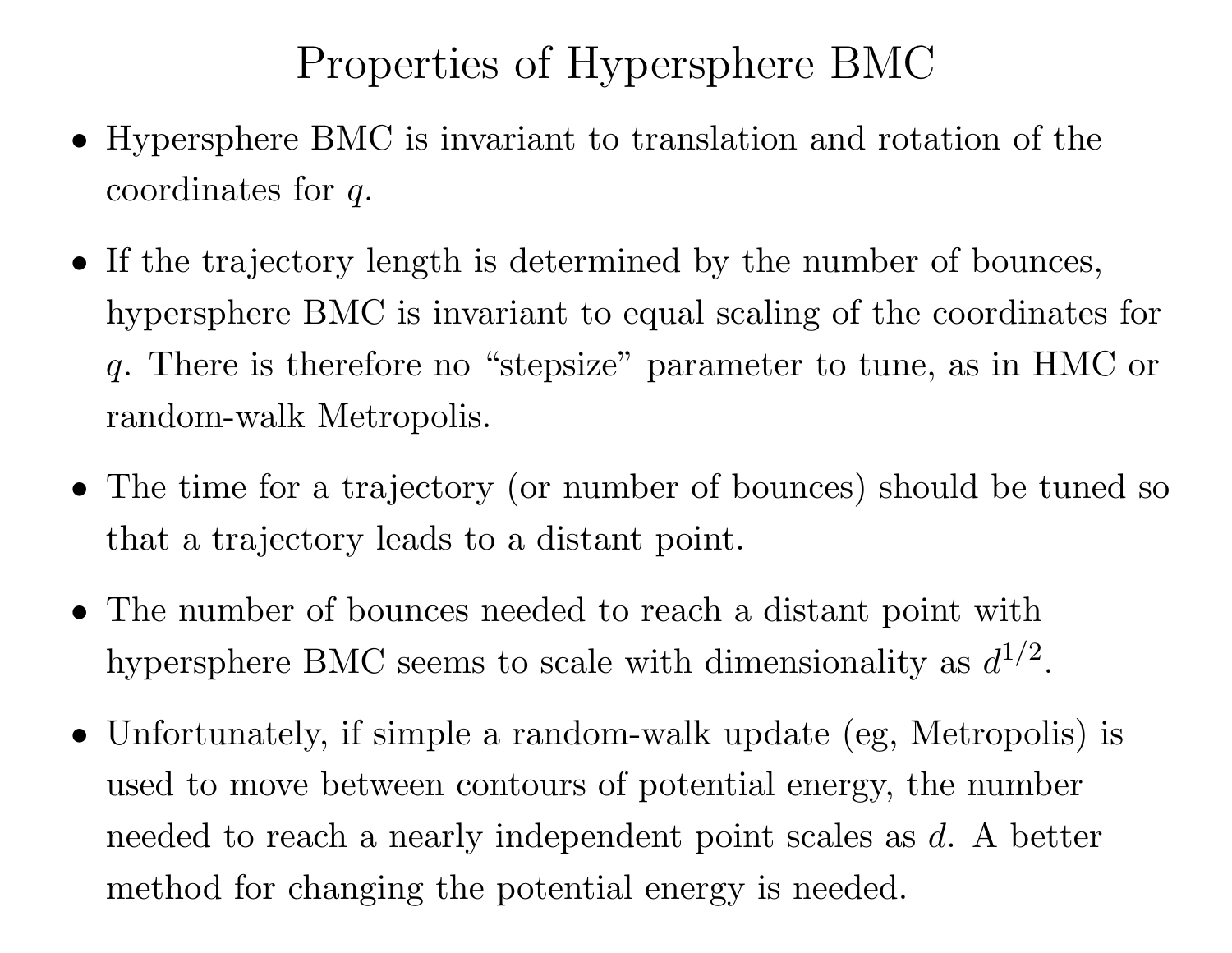BMC with Momentum Uniform Over <sup>a</sup> HypercubeAnother option is  $K(p) = 0$  for  $p \in [-1, +1]^d$  and  $K(p) = \infty$  elsewhere. With this choice, a bounce will change only one coordinate of  $q$ .

Often, recomputing the potential energy when only one coordinate of  $q$ has changed is much faster than when all of  $q$  has changed (assuming intermediate results from the previous computation were saved).

Hypercube BMC resembles "overrelaxation" methods for Gaussiandistributions, but is applicable to any distribution.

Like overrelaxation, analysis of hypercube BMC seems difficult. However, empirically it explore some distributions less efficiently than hypersphereBMC, at least before accounting for the gain from incremental computation.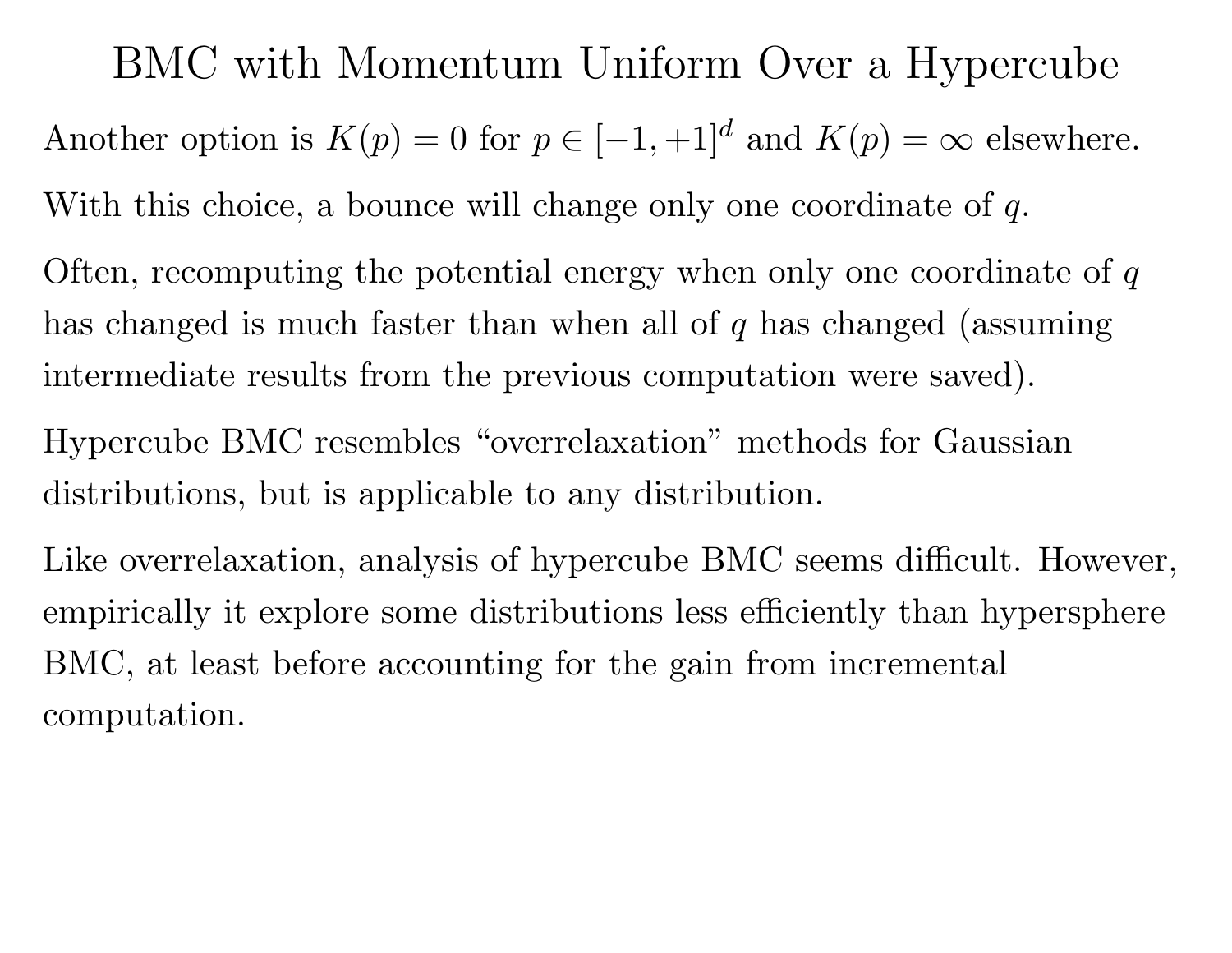#### Hypercube BMC for <sup>a</sup> Bivariate Gaussian



Example of <sup>a</sup> hypercubeBMC trajectory sampling<sup>a</sup> bivariate Gaussian withvariances of <sup>1</sup> and correlation 0.95. The start pointis the same as in the hypersphere BMC example.

The top <sup>p</sup>lots show the $paths of q and$ <sup>p</sup>. Thebottom plots show how  $q$ and  $p$  vary with fictitious  $time,\,t.$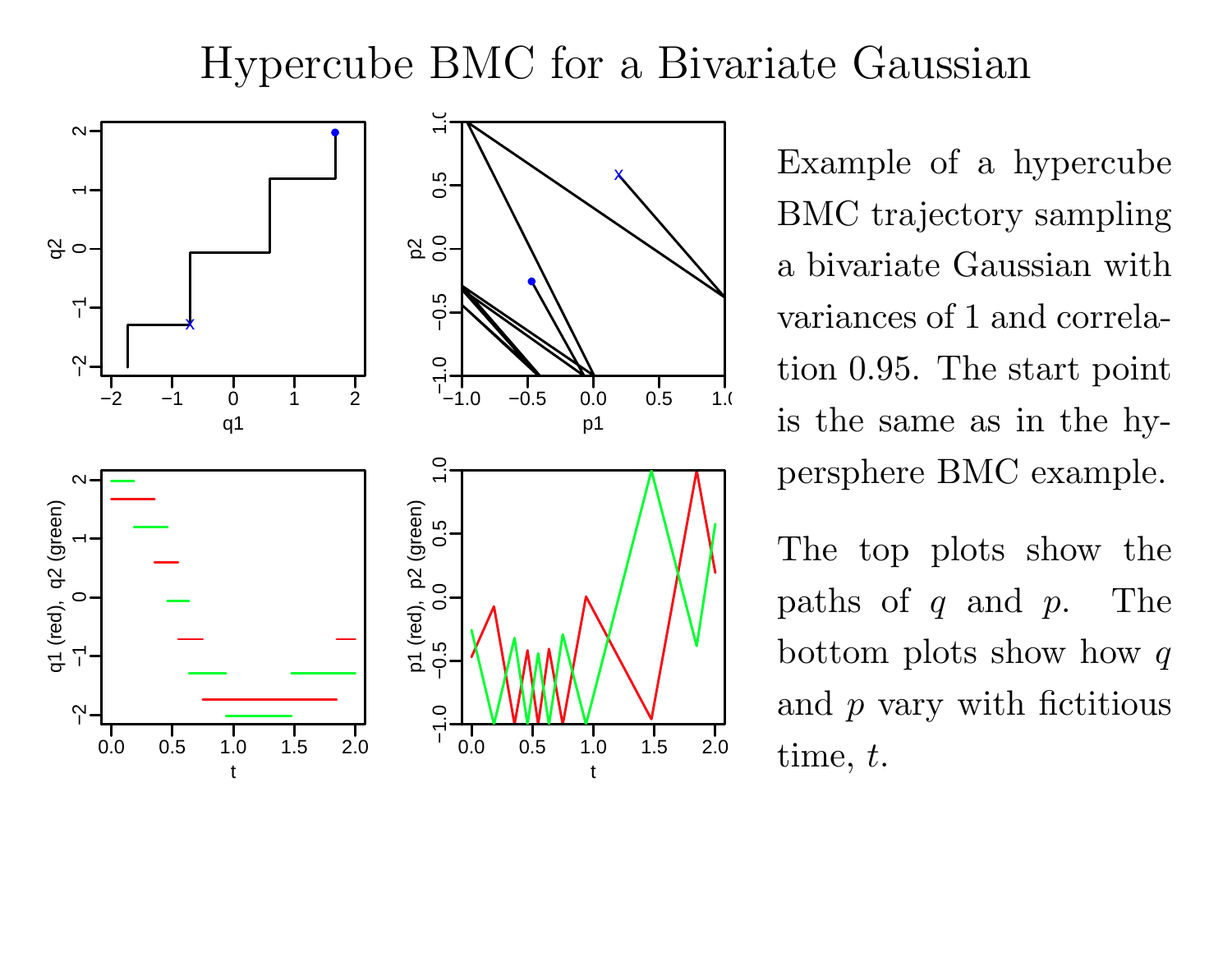#### Part III: Hamiltonian Importance Sampling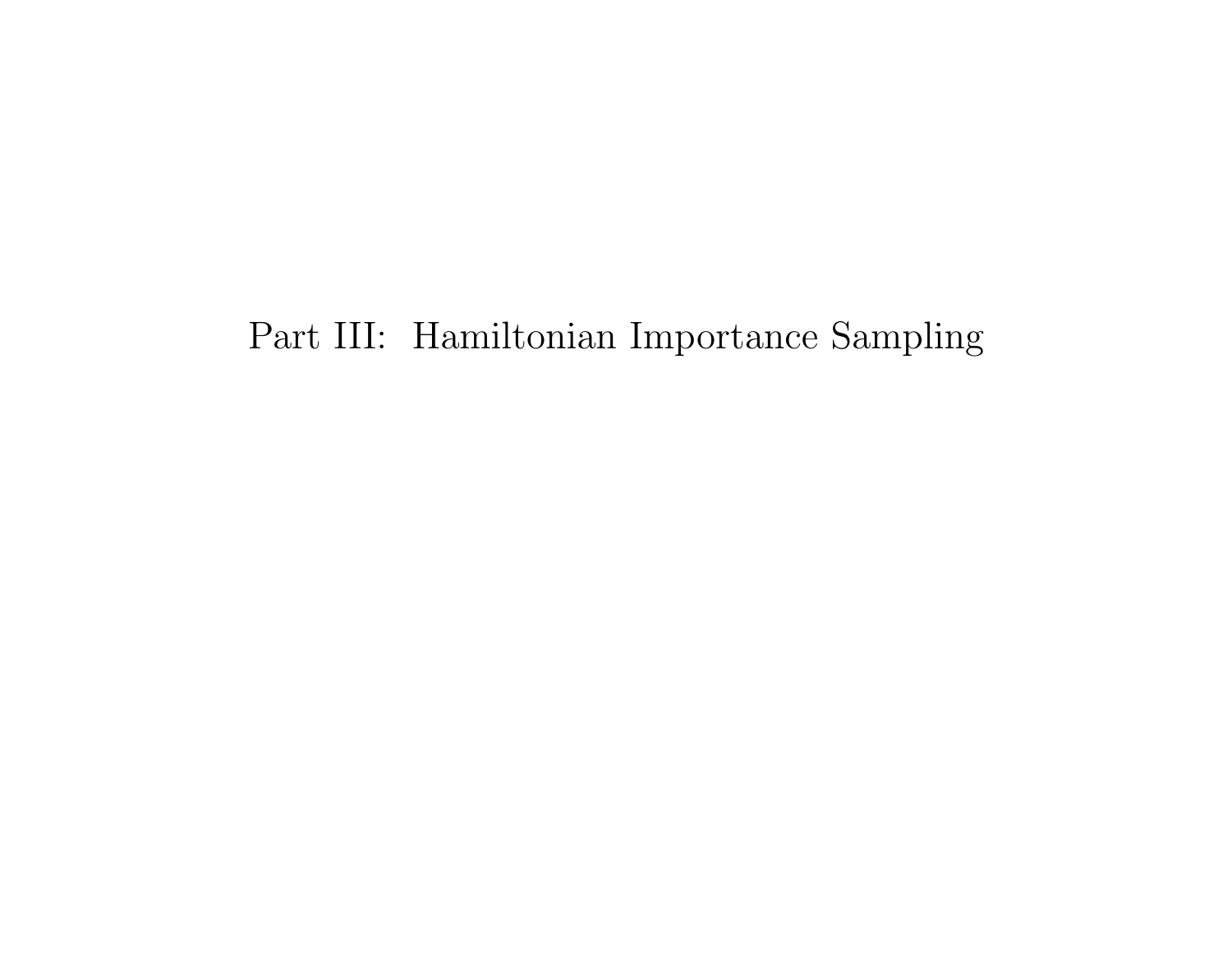### Review of Importance Sampling

We want to estimate expectations with respect to the distribution withprobability density  $\pi(x) = f(x)/Z_f$ , where  $Z_f =$  $\int f(x)dx$ .

Suppose we can't sample from  $\pi(x)$ . Instead, we sample from the distribution with density proportional to  $g(x)$ , with normalizing constant  $Z_g=$  $\int g(x)dx$ .

Given points  $x_1, \ldots, x_n$  $_n$  drawn from  $g$ , we can estimate  $E_{\pi}[a]$ , the expectation of  $a(x)$  with respect to  $\pi$ , by

$$
\sum_{i=1}^{n} w_i a(x_i) / \sum_{i=1}^{n} w_i
$$

Here,  $w_i = f(x_i)/g(x_i)$  is the *importance weight* for point  $x_i$ .

We can estimate the ratio  $Z_f/Z_g$  by  $(1/n)$  $\sum_{n=1}^{n}$  $i{=}1$  $w\,$ i .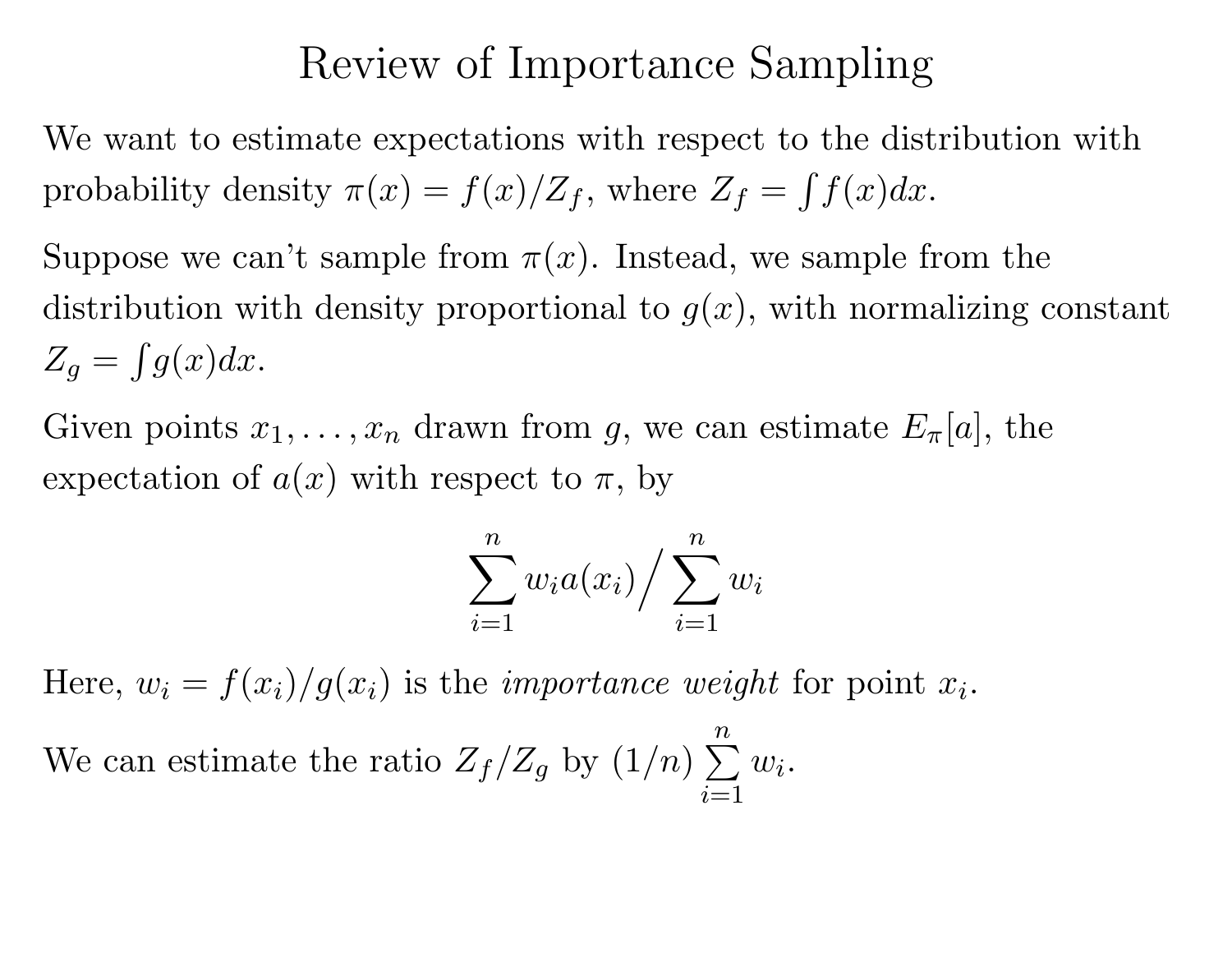## Difficulties with Importance Sampling

When  $\pi(x)$  is complex and high-dimensional, it is difficult to choose a distribution  $g(x)$  that satisfies all of the following requirements:

- 1) It is a good approximation to  $\pi$ . If not, the importance weights will be highly variable, and the effective sample size when estimating  $E_{\pi}[a]$ will be very small.
- 2)We can feasibly sample from it (independently). Easily-sampled distributions like Gaussians aren't good approximations. We needsomething like the distribution defined by  $K$  Metropolis updates from <sup>a</sup> start state drawn from <sup>a</sup> broad distribution.
- 3)) We can compute  $g(x)$ , and hence the importance weights. Sadly, the density for the distribution defined by  $K$  Metropolis updates involves an infeasible integral over all intermediate states.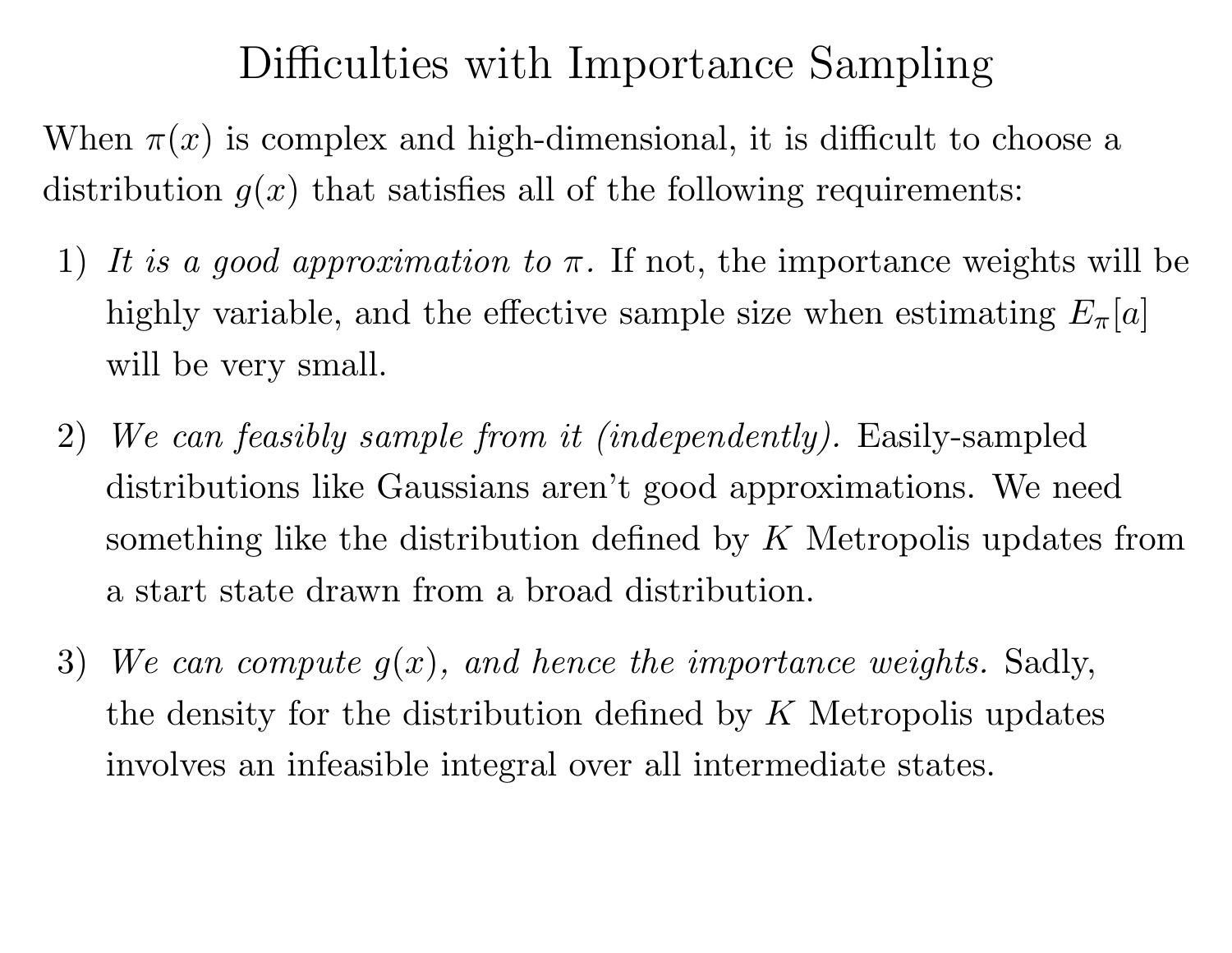### Probability Densities for Transformations of Variables

Before introducing <sup>a</sup> new importance sampling scheme, I'll review <sup>a</sup>crucial topic: How probabability densities transform.

Let the multi-dimensional variable x have density  $\pi_x(x)$ . Define a transformed variable  $y=h(x)$ , where h is differentiable and invertible.

The probability density for  $y$  is given by

$$
\pi_y(y) = \pi_x(h^{-1}(y)) / |\det h'(h^{-1}(y))|
$$

where  $h^\prime$  $(x)$  is the Jacobian matrix for the transformation.

**Simple example:** If  $y = \alpha x$ , then  $\pi_y(y) = \pi_x(y/\alpha)/\alpha^d$ , where d is the dimensionality of  $x$  and  $y$ .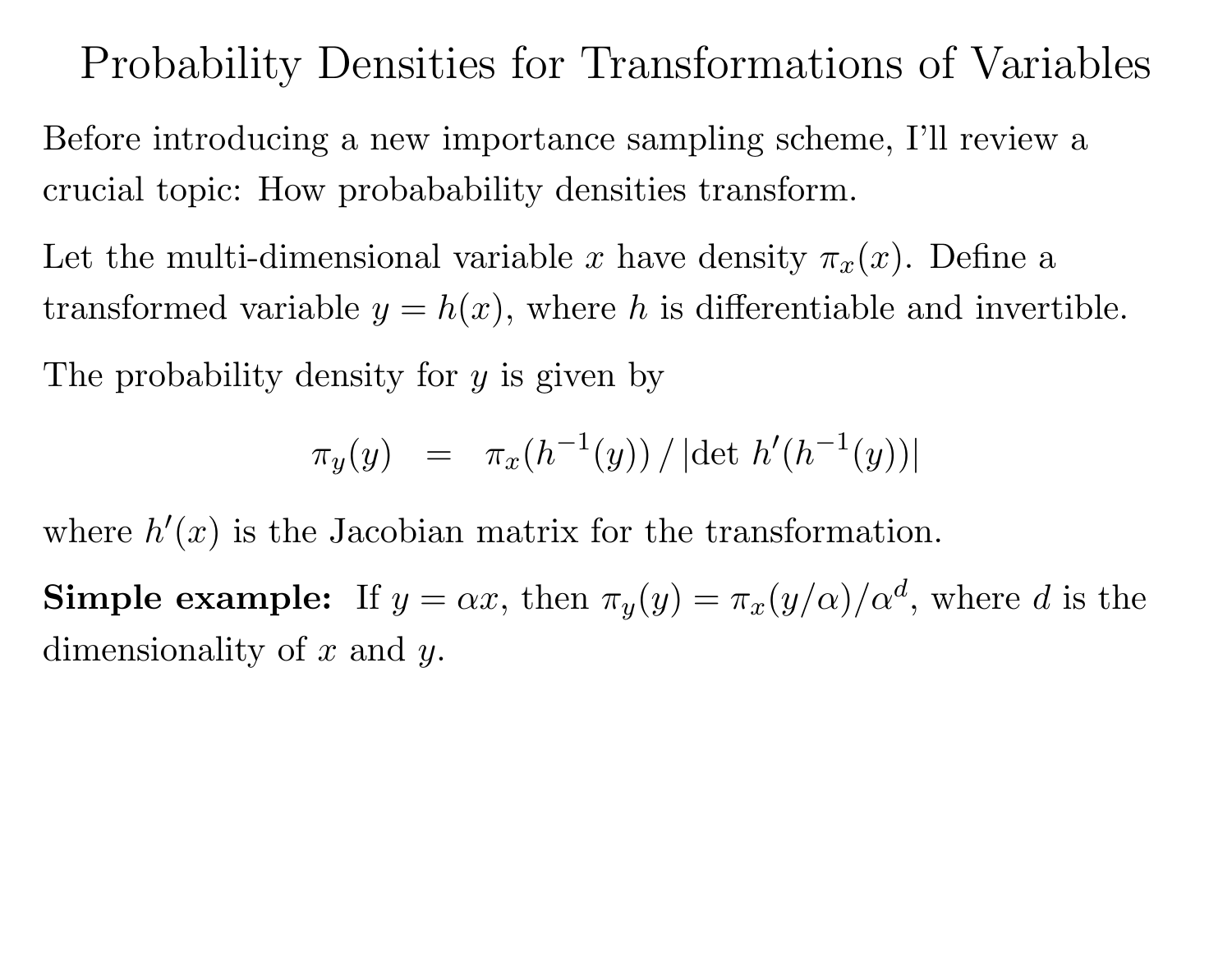### Basic Hamiltonian Importance Sampling

Let  $x = (q, p)$  and make  $\pi(x)$  proportional to  $f(x) = \exp(x)$ with  $H(q, p) = U(q) + p<sup>T</sup>p/2$  and "temperature"  $T = 1$ ,  $-H(q,p)/T),$ 

We define an importance sampling distribution for  $(q, p)$  as follows:

- Generate an initial  $q$  from some simple, broad distribution, and an initial  $p$  from its distribution at some high  $T_0$  (which is  $N(\mathbf{0}, T_0\mathbf{I})$ ).
- Apply K leapfrog steps to move from this initial  $(q, p)$  to a final  $(q, p)$ . Note: The Jacobian for each such transformation is one.
- After each leapfrog step, multiply  $p$  by some factor,  $\alpha$ , less than one. This cools the system towards the desired temperature of  $T = 1$ . **Note:** The Jacobian for this multiplication is  $\alpha$  $d$ , where  $d = \dim(p)$ .

Randomness comes only from the generation of the initial state. Thesubsequent deterministic transformation has Jacobian  $\alpha^{Kd}$ , so we can easily compute the density of the final point, and its importance weight.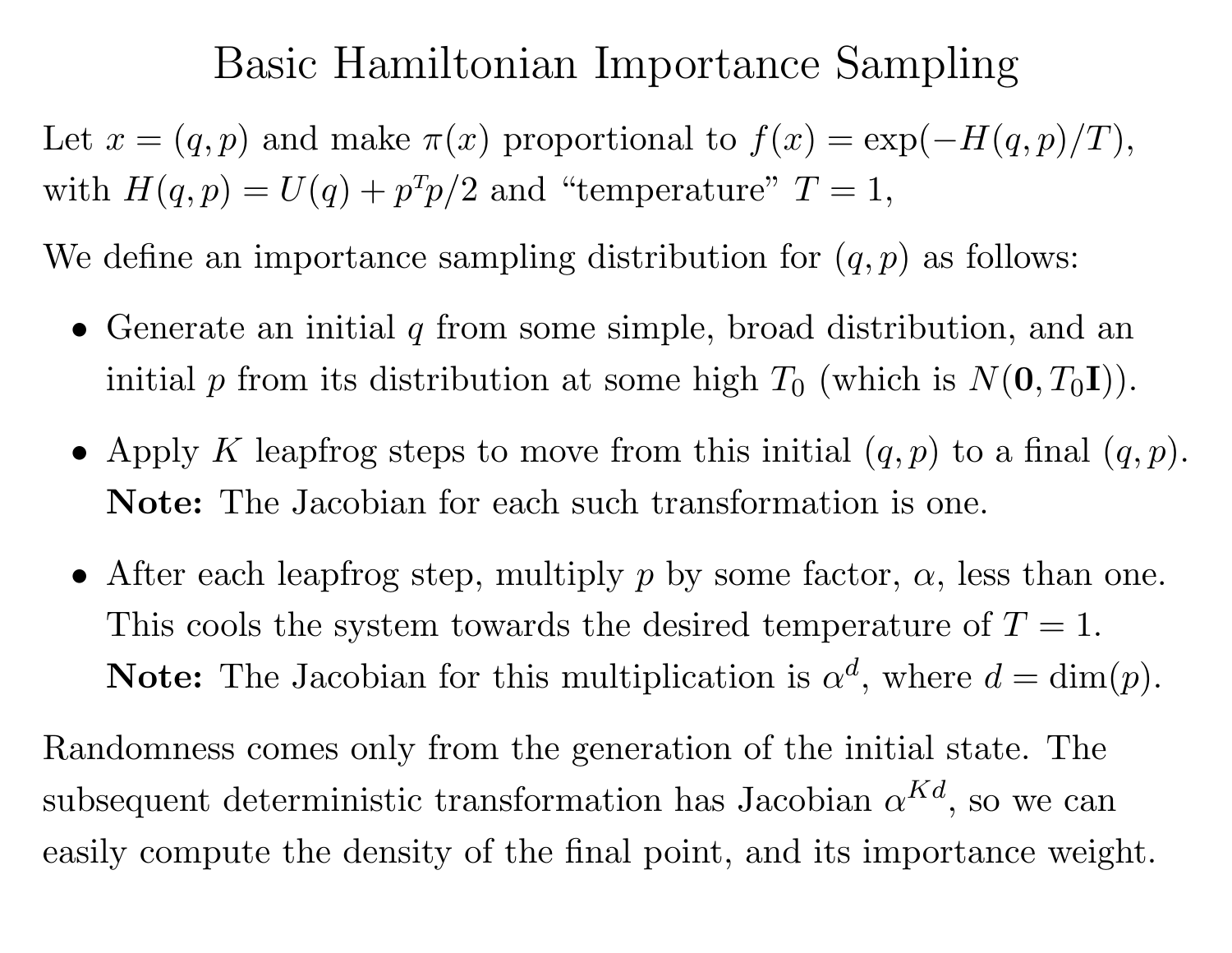Details of Basic Hamiltonian Importance Sampling

We generate each  $x_i = (q_i, p_i)$  and associated weight,  $w_i$ , as follows:

- 1. Generate  $q_i^{(0)}$ , say uniformly over some bounded region of volume  $V_0$ . Generate  $p_i^{(0)}$  at temperature  $T_0$ , with density  $N_0(p)$ .
- 2. For  $k = 1, ..., K$ :

Perform one (or more) leapfrog steps with stepsize  $\epsilon$  ${\rm to\,\, produce}\,\, (q$  $\left( \begin{smallmatrix} (k) \ i \end{smallmatrix} \right), \tilde{p}_i^{(k)}$ ) from  $(q)$  $\hat{p}_i^{(k-1)}, p_i^{(k)}$  $\binom{(k-1)}{i}$ .

Let 
$$
p_i^{(k)} = \alpha \tilde{p}_i^{(k)}
$$
.

- 3. Let  $q_i=q$  $i^{(K)}$  and  $p_i = p$  $\frac{(K)}{i}$  .
- 4. Let  $w_i = \exp(\alpha)$ dimensionality of  $p$  (and  $q$ ).  $-H(q_i,p_i))$  /  $(N_0(p_i^{(0)})/\alpha^{Kd}V_0)$ , where d is the

We will need to tune  $T_0$ ,  $\epsilon$ ,  $\alpha$ , and  $K$  to get good performance.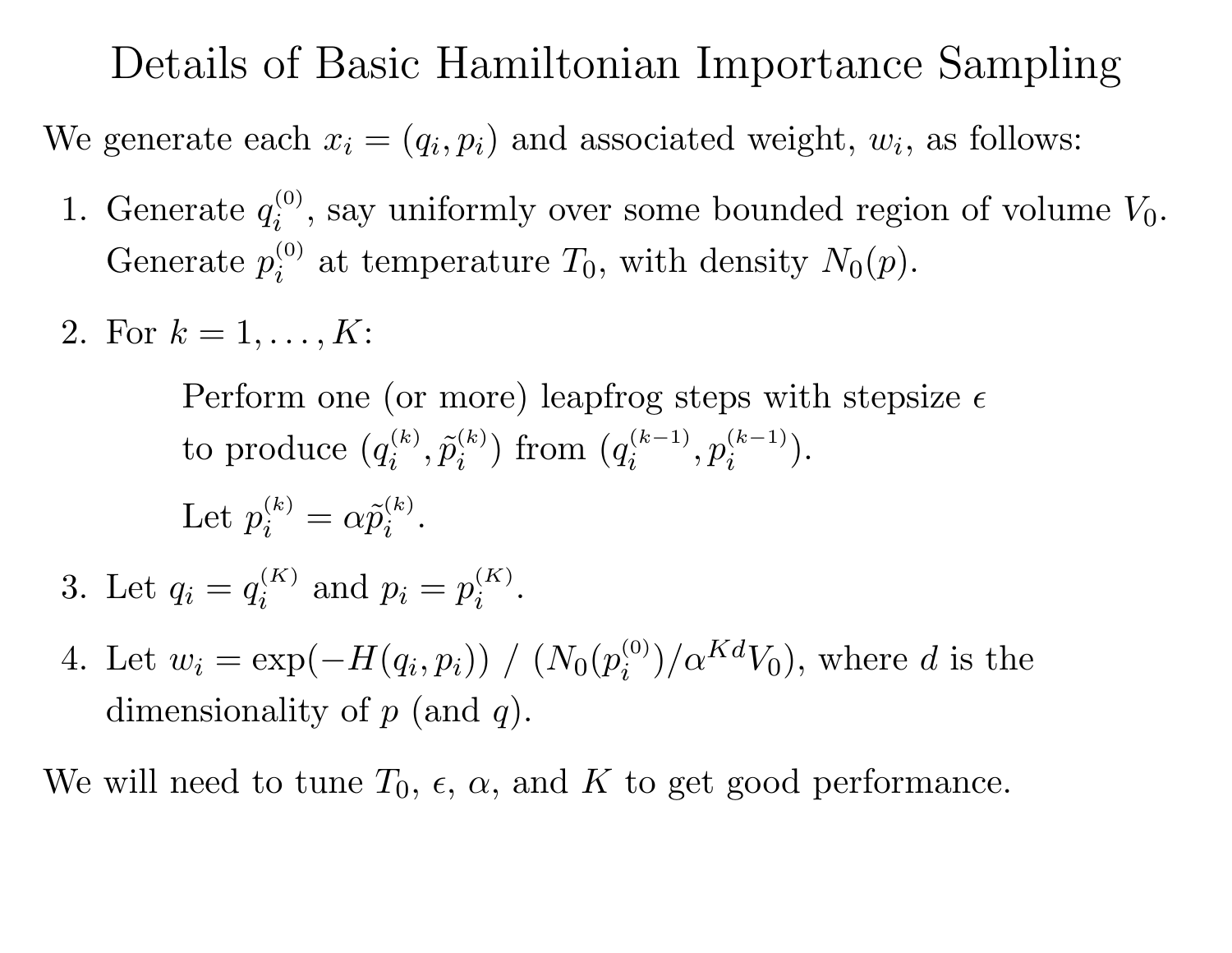Properties of Hamiltonian Importance Sampling

- It can be used to estimate the normalizing constant for  $Z_f$ , by  $(1/n)\sum_i w_i$ , as well as expectations with respect to  $\pi$
- It's exact, apart from round-off and statistical errors (no error fromusing <sup>a</sup> finite leapfrog stepsize).
- It uses <sup>a</sup> annealing-style importance sampling distribution that will tend to visit various different local modes.
- We can compute the correct weights for this importance sampling distribution, even though it is very complex.
- It cools the system by extracting energy (from the momentum) <sup>a</sup> bit at <sup>a</sup> time, so the system passes through all intermediate energy states.

This last property is important for some distibutions with <sup>a</sup> "phasetransition", and also because it eliminates the need to determine <sup>a</sup>detailed schedule of temperatures for intermediate distributions.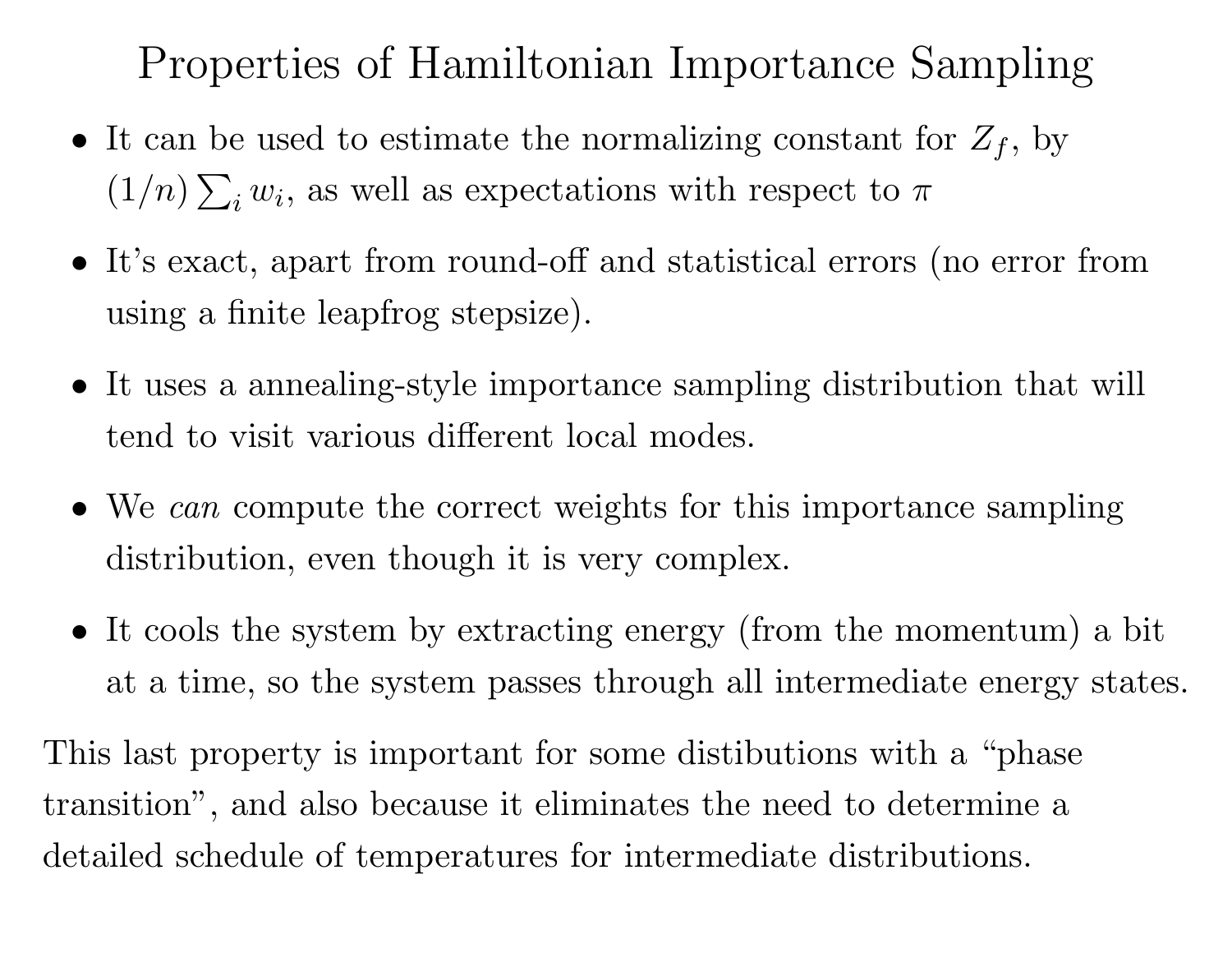## When Would We Expect This to Work?

For importance sampling to work well,

- All points typical of  $\pi(x)$  must have a reasonably high probability of being sampled. This is crucial.
- Points not typical of  $\pi(x)$  must not be sampled too often. But this is less crucial.

To check how well Hamiltonian importance sampling will work, we canimagine *backward* trajectories with *division* of  $p$  by  $\alpha$ , starting from points drawn according to  $\pi$ . These backward trajectories must lead to points typical of the initial distribution (uniform for  $q$ , temperature  $T_0$  for  $p$ ). There's reason to doubt this:

- We'd need to make a good guess at  $K$  to match the cooling time.
- There may be no good value for  $K$ , if there are multiple modes with different characteristics.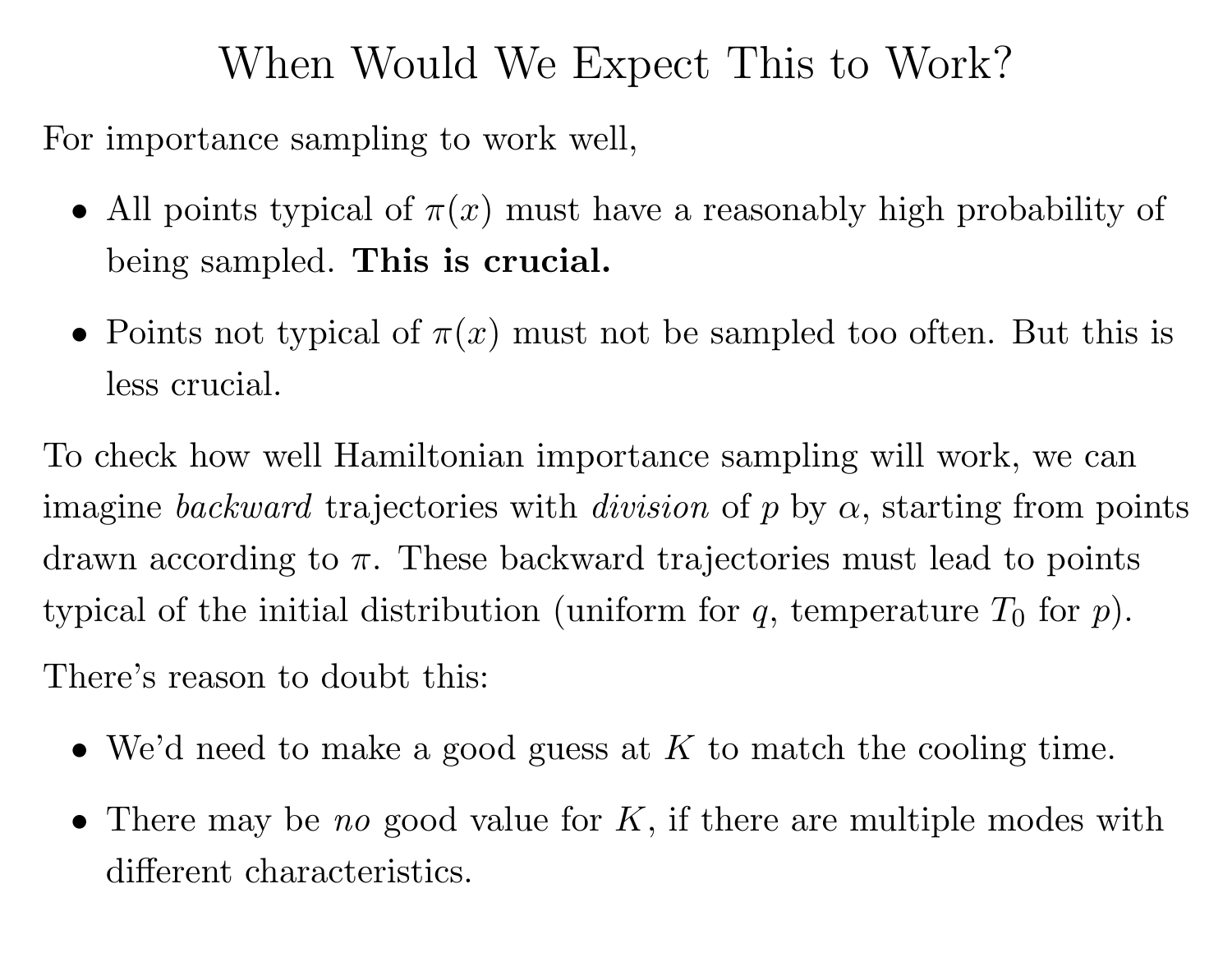## Picturing the Problem

Here's <sup>a</sup> <sup>p</sup>icture of how the backward trajectories might not reach theregion of high initial probability:



Kinetic energy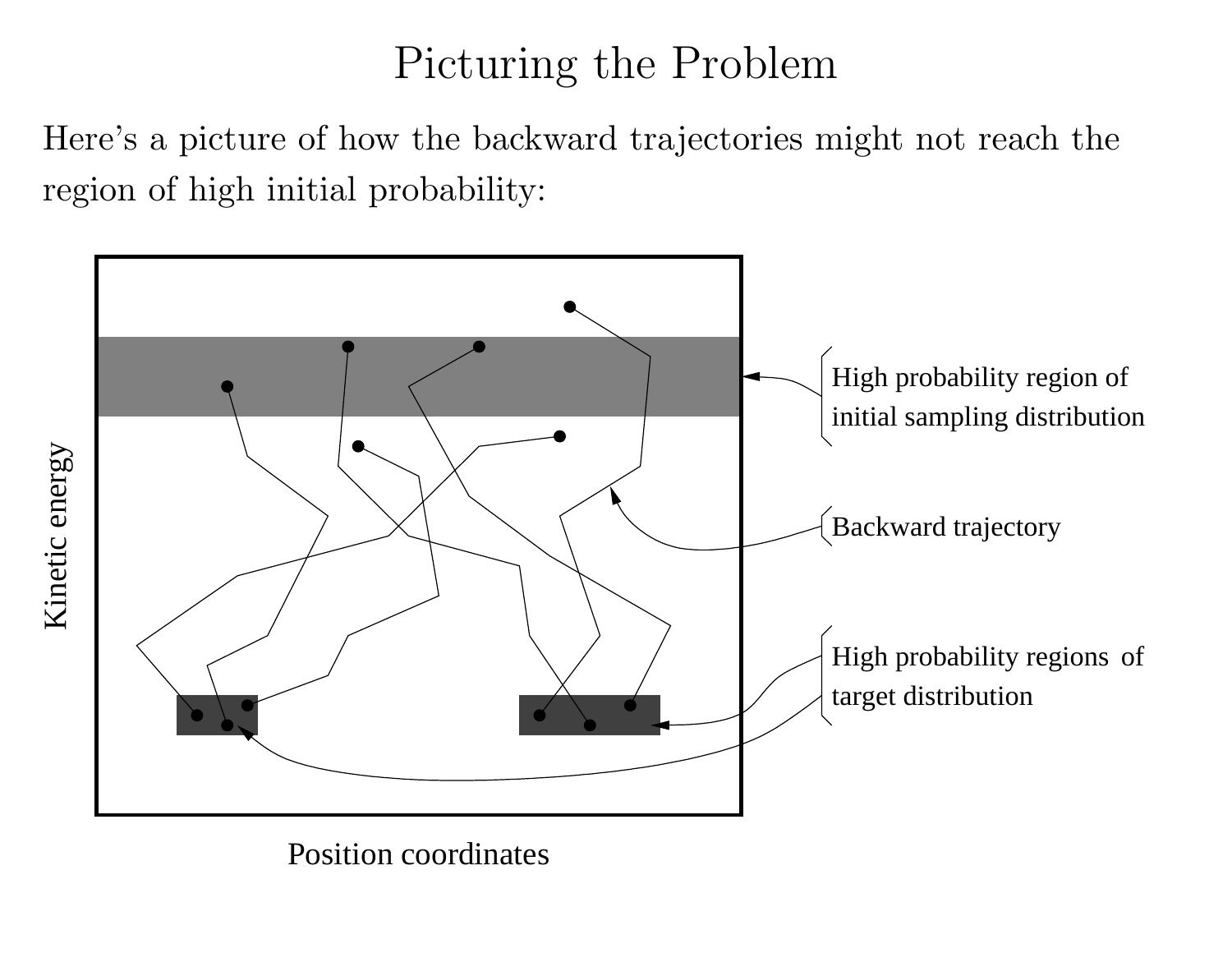#### Picking the Number of Steps Randomly

We can fix this problem by choosing the number of leapfrog stepsrandomly, from some range,  $K_{\min},\ldots,K_{\max}.$  If we choose  $K_i,$  we then use the same procedure as before to produce  $(q_i, p_i) = (q_i, q_j)$  $\hat{p}_i^{(K_i)}, p_i^{(K_i)}$  $\binom{(K_i)}{i}$ .

But: To compute the importance weight, we now need to add togetherthe probability of generating  $(q_i, p_i)$  using any value for K, not just  $K_i$ . To do this, we simulate backwards (dividing  $p$  by  $\alpha$ ) from  $(q_i^{(0)}, p_i^{(0)})$  for <u> 대한 대학 대학 대학 대학 대학 대학 대학 대학 대학 대학 대학 대학</u>  $K_{\rm max}$  $K_i$  leapfrog steps, to get  $(q)$  $\hat{p}_i^{(-1)}, p_i^{(0)}$  $\binom{(-1)}{i},\ldots,\big(q$  $(K_i \binom{(K_i-K_{\max})}{i}, p_i^0$  $(K_i \binom{(K_i-K\text{max})}{i}.$ The total probability of generating  $(q_i, p_i)$  can then be computed as

$$
\frac{1}{K_{\max} - K_{\min} + 1} \sum_{K = K_{\min}}^{K_{\max}} K_0(p_i^{(K_i - K)}) / \alpha^{Kd} V_0
$$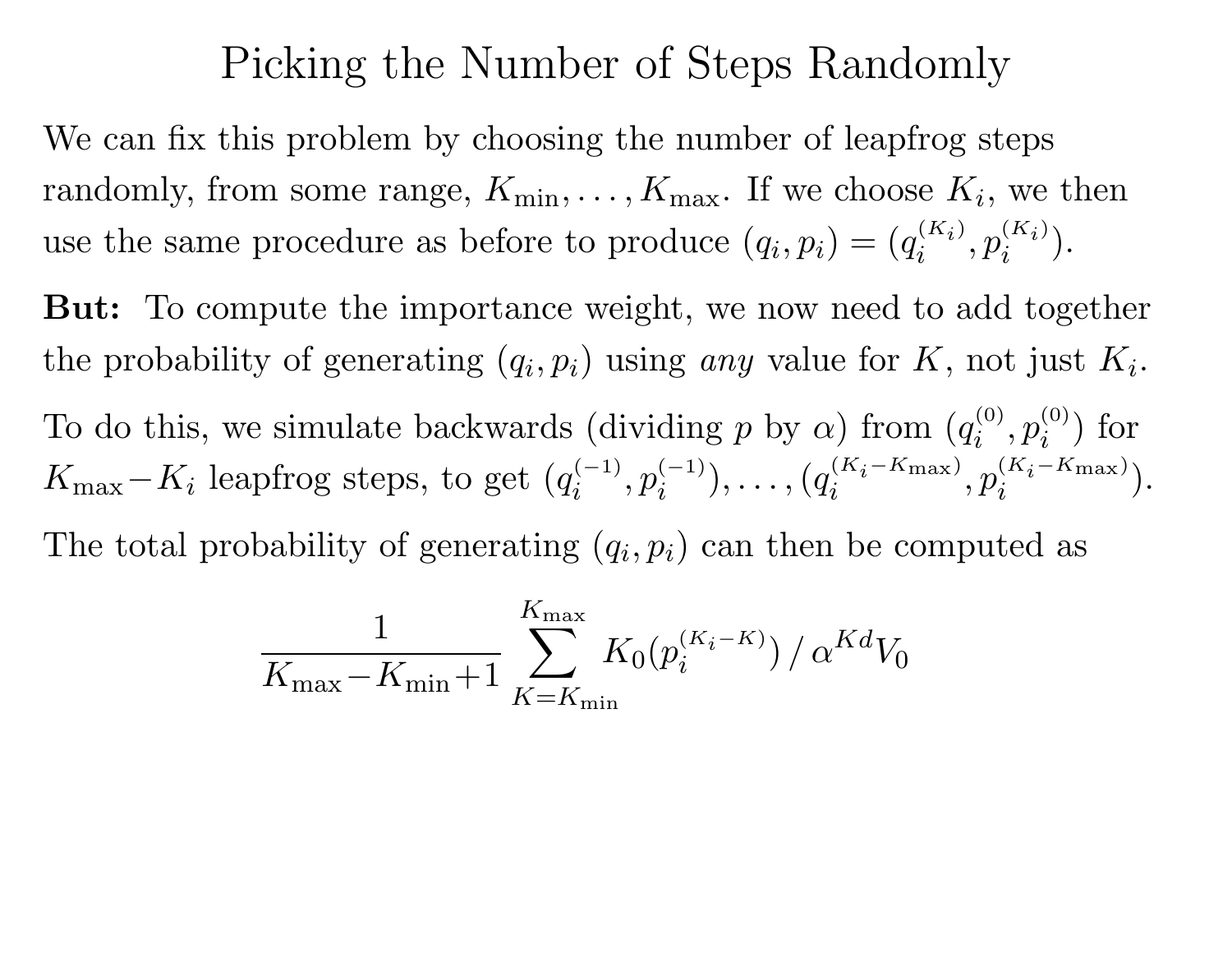## Picturing this Solution

Here's how the problem seen before goes away if we randomizing thenumber of leapfrog steps to the previous number <sup>p</sup>lus <sup>−</sup>1, 0, or +1:

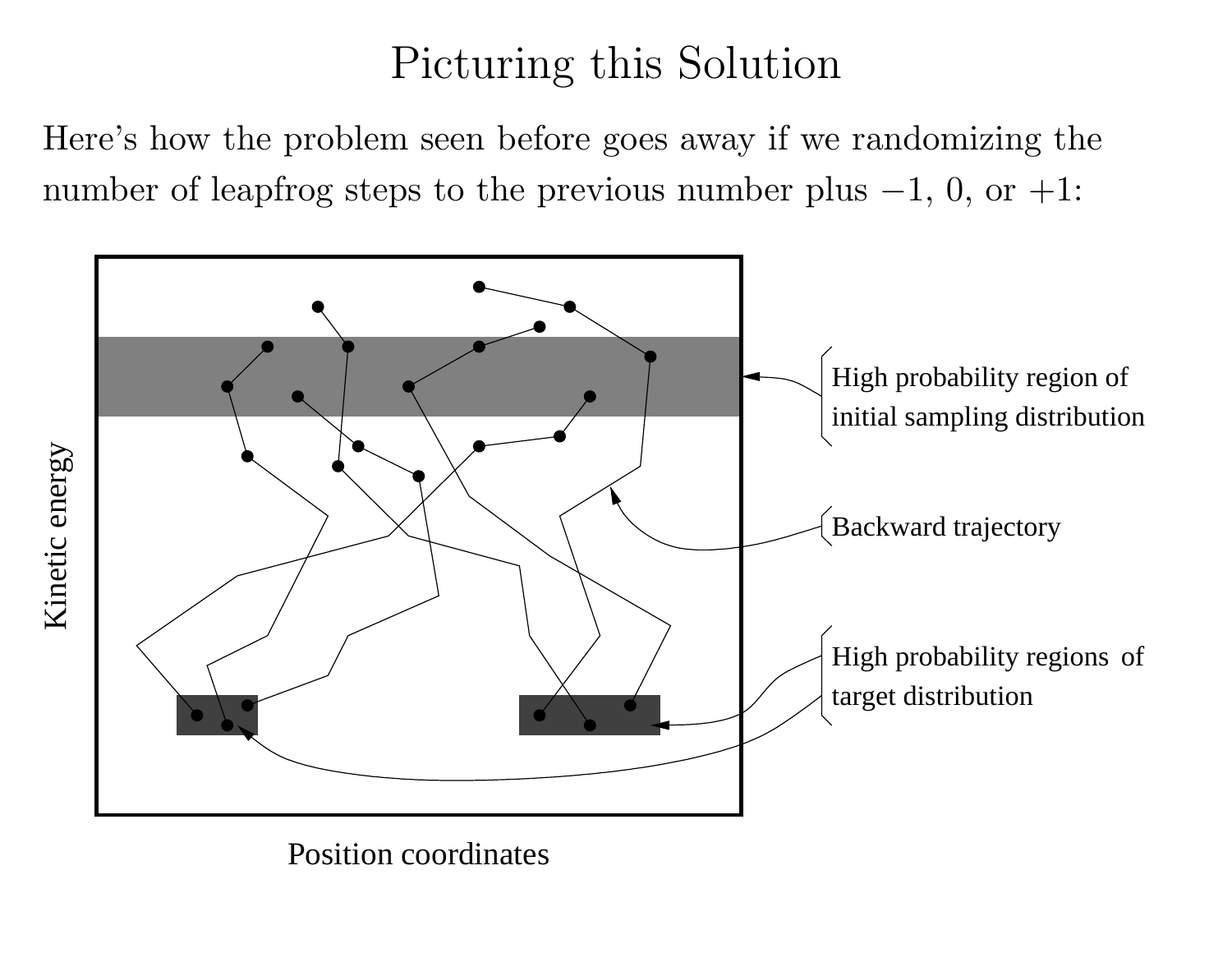## Ensuring Equipartition of Kinetic Energy

Another potential problem: Backward trajectories from typical pointsmay result in states at the initial temperature that aren't in equilibriumwith respect to partition of kinetic energy among momentum variables.

Example: When simulating <sup>a</sup> molecular cluster, backward trajectorieswill lead to atoms escaping from the cluster at various times, with various kinetic energies, which may be unlikely to interact thereafter.

<sup>A</sup> solution: Periodically mix the momentum variables by doing <sup>a</sup>rotation in momentum space, using <sup>a</sup> series of random rotation axes andangles. Choosing randomly avoids the possibility that we're unluckyenoug<sup>h</sup> to fix on some particularly bad rotations, but for goodperformance, almost all sequences of random choices must be good.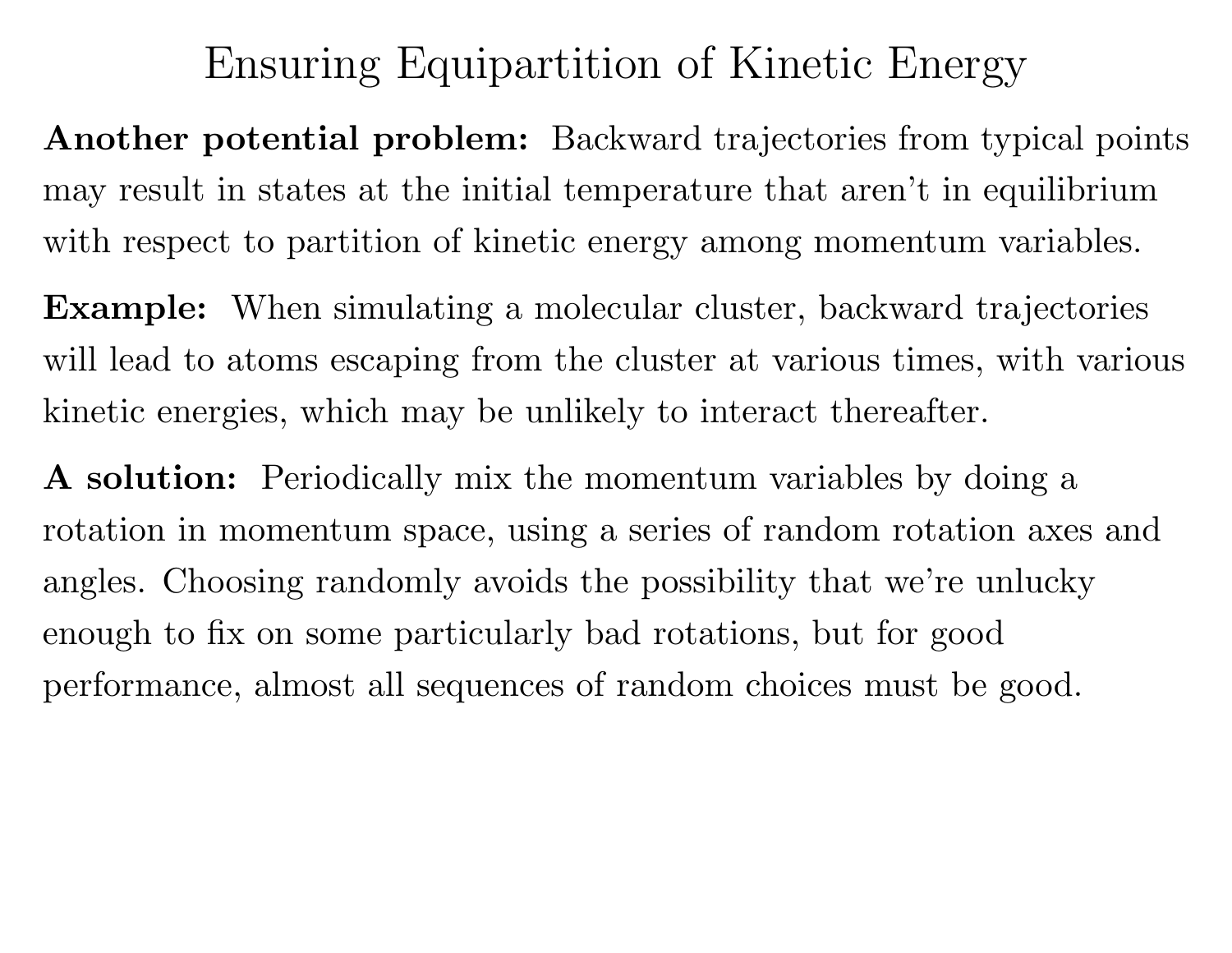### Simultaneously Producing Multiple Trajectories

Rather than get just one sampled state from a trajectory  $K_i$  steps long, with  $K_i$  randomly chosen from  $K_{\min}$  to  $K_{\max}$ , we can with little extra effort get sampled states for *all* trajectory lengths from  $K_{\min}$  to  $K_{\max}$ .

We just simulate forward for  $K_{\text{max}}$  steps, and backward for  $K_{\text{max}}$ −steps, then look at the  $K_{\text{max}} - K_{\text{min}} + 1$  trajectories that start at t  $K_{\rm min}$ − $K_{\rm min}+1$  trajectories that start at the random initial state.

Here's a picture when  $K_{\text{min}} = 6$  and  $K_{\text{max}} = 8$ :



States to consider as initial states for state 7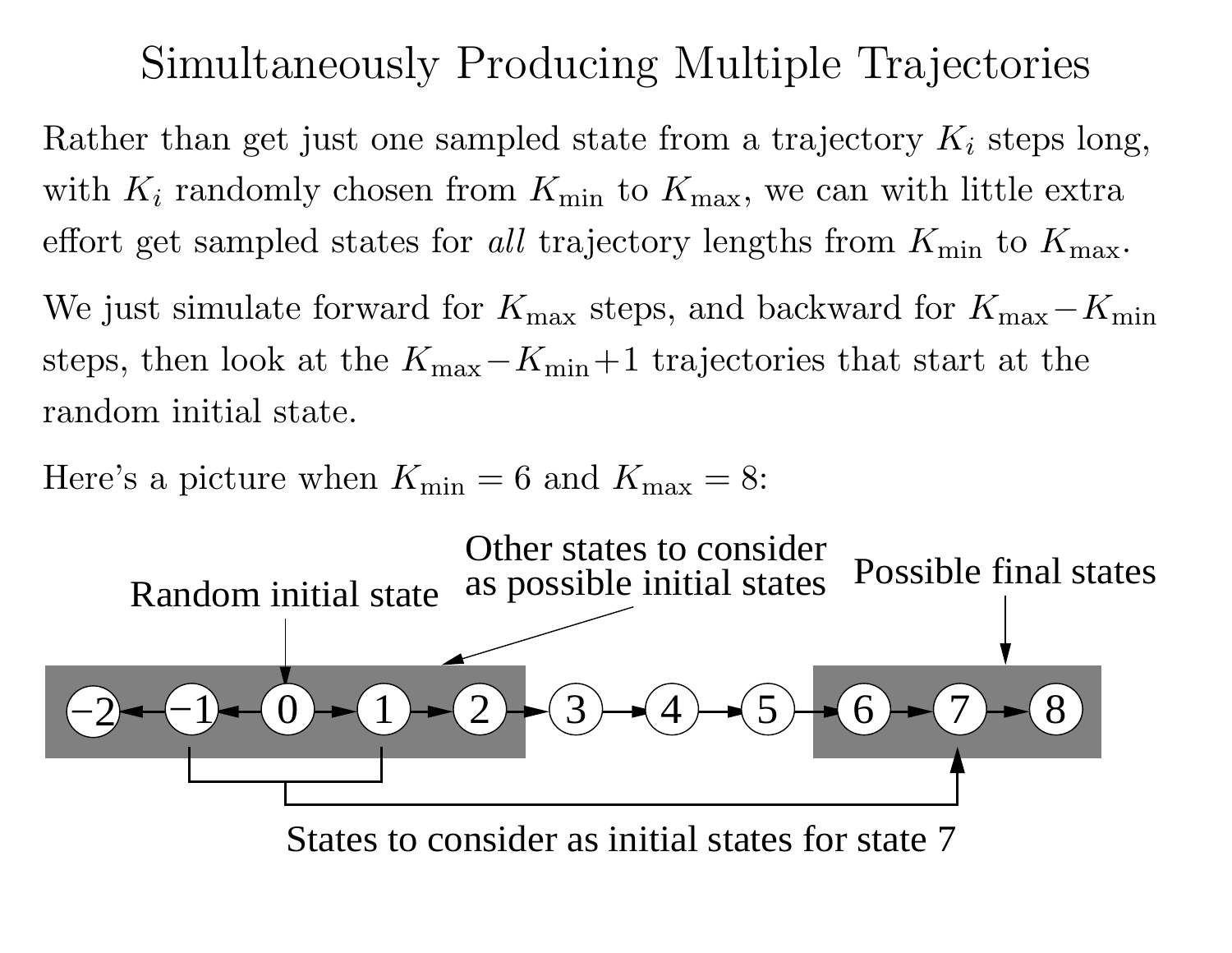#### Keeping the Prior at High Temperatures

For <sup>a</sup> Bayesian model, it's not desirable for the prior to be downweightedat high temperature — only the likelihood should have less effect. But if the potential energy is the log posterior density, the large momentum atthe start of <sup>a</sup> Hamiltonian importance sampling run will pus<sup>h</sup> theparameters to values with low prior probability.

Solution: Define the potential energy as the log likelihood, andincorporate the prior via <sup>a</sup> form of "slice sampling".

At the start of each leapfrog step, sample a "slice level" uniformly distributed from zero to the prior density of the current point. After theleapfrog step, check whether the prior density is below this level, and if so, restore the state before the leapfrog step and negate the momentum.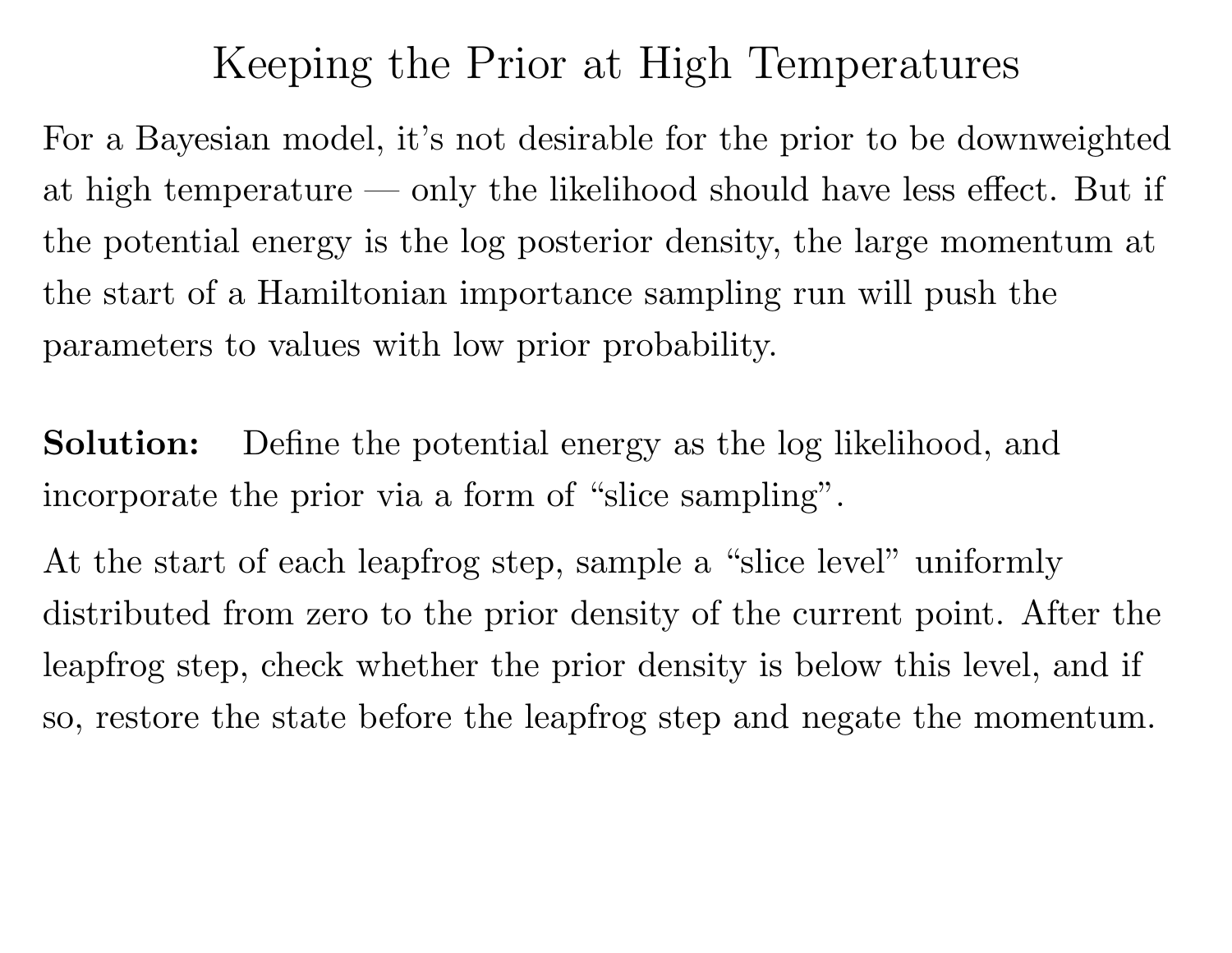Problems with Hamiltonian Importance Sampling

After all this work, Hamiltonian importance sampling still has problems:

- As for other annealing methods, it's hard to decide what temperature to start at, and how fast to cool.
- It's hard to set the leapfrog stepsize. Different stepsizes may be appropriate at different points in the run, but <sup>a</sup> schedule of varyingstepsizes would be hard to tune, and may not work since differentruns can go to different modes. In the MCMC context, one can doupdates with several different stepsizes, hoping at least one isappropriate, but that's not an option here (or is it?).
- As for other importance sampling methods, it's hard to tell how well it's working. The variance of importance weights can be very highwithout this being apparent in the sample actually obtained.